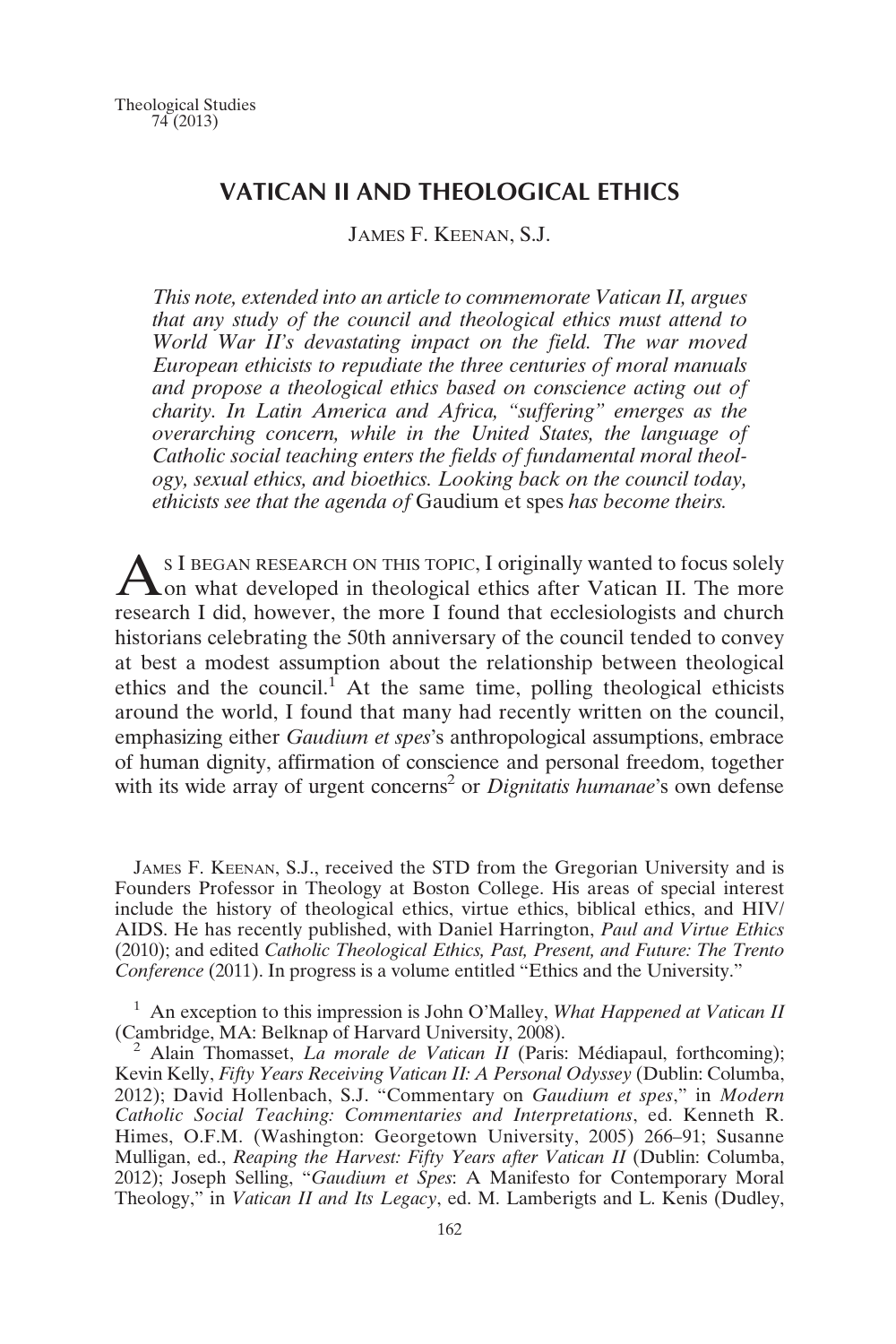of the conscience and religious freedom.<sup>3</sup> I began to see the profound effect that the council had on theological ethicists, such that today I think ethicists find in the council more fundamental affirmations and resources than they did 50 years ago. This prompted me to revisit my study of the 20th century<sup>4</sup> and to do many more investigations than had I intended, to see how it is that we are now looking back at the council with an appreciation that is remarkable.

# IN EUROPE FROM WORLD WAR II TO VATICAN II

European moral theology had a radical reorientation as it emerged from the rubble of World War II. If the Council of Trent is the locus/tempus

MA: Peeters, 2002) 145–62; Anne Patrick, "Toward Renewing 'The Life and Culture of Fallen Man': Gaudium et Spes as Catalyst for Catholic Feminist Theology," in Feminist Ethics and the Catholic Moral Tradition, Readings in Moral Theology 9, ed. Charles E. Curran, Margaret A. Farley, and Richard A. McCormick (New York: Paulist, 1996) 483–510; Marciano Vidal, "Gaudium et spes' y teología moral: A los 50 años del concilio Vaticano II," Moralia 35 (2012) 103-53; Vidal, "Recepción y hermenéutica del Vaticano II," *Moralia* 35 (2012) 375–406; Günter Virt, "Wie Ernst ist das Gewissen zu Nehmen? Zum Ringen um das Gewissen auf dem 2. Vatikanischen Konzil," in Aufbruch des Zweiten Vatikanischen Konzils heute, ed. Jacob Kremer (Innsbruck: Tyrolia, 1993); Philippe Bordeyne, "Pour une herméneutique contemporaine de l'anthropologie morale de Gaudium et spes," Studia moralia 50 (2012) 311–47; Dietmar Mieth, "Zeichen der Zeit"—eine theologisch-ethische Betrachtung," in Das Zweite Vatikanische Konzil und die Zeichen der Zeit heute, ed. Peter Hünermann, Bernd Jochen Hilberarth, and Lieven Boeve (Freiburg: Herder 2006) 85-102; Emilce Cuda, "Lo político en la Gaudium et Spes," Anatéllei (December 2012, forthcoming); Cuda, "La comunidad política como fundamento de lo político en la Gaudium et Spes," Anatéllei 28 (2012) 109-19; Gustavo Irrazábal, "Cristocentrismo moral y hermenéutica," *Teología* 86 (2005) 43–90; Irrazábal, "El Vaticano II y la renovación de la teología moral: Misión cumplida?" *Teología* 93 (2007) 309–28.

 $^3$  Marianne Heimbach-Steins, Religionsfrieheit: Ein Menschenrecht unter Druck (Paderborn: F. Schöningh, 2012); Stephan Goertz, "Von der Religionsfreiheit zur Gewissensfreiheit: Erwägungen im Anschluss an Dignitatis humanae," Trierer theologische Zeitschrift 119 (2010) 235–49; Michael Rosenberger, "Bedingungslose Achtung der Freiheit: Autonomie und Freiheit des Gewissens in der Lehre des Konzils und in der nachkonziliaren Moraltheologie," in Das II. Vatikanische Konzil und die Wissenschaft der Theologie, ed. Günther Wassilowsky and Ansgar Kreutzer (Frankfurt: Herder, 2013); James T. Bretzke, S.J., "Ecumenical Ethics in the Historical Context of Vatican II Moral Theology," Josephinum Journal of Theology 6 (1999) 18–38; Dawn M. Nothwehr, "Signs of the Times: Let Freedom Ring!—Catholics, Moral Pluralism, and Religious Freedom in an Election Year,"

 $<sup>4</sup>$  James F. Keenan, A History of Catholic Moral Theology in the Twentieth Cen-</sup> tury: From Confessing Sins to Liberating Consciences (New York: Continuum, 2010).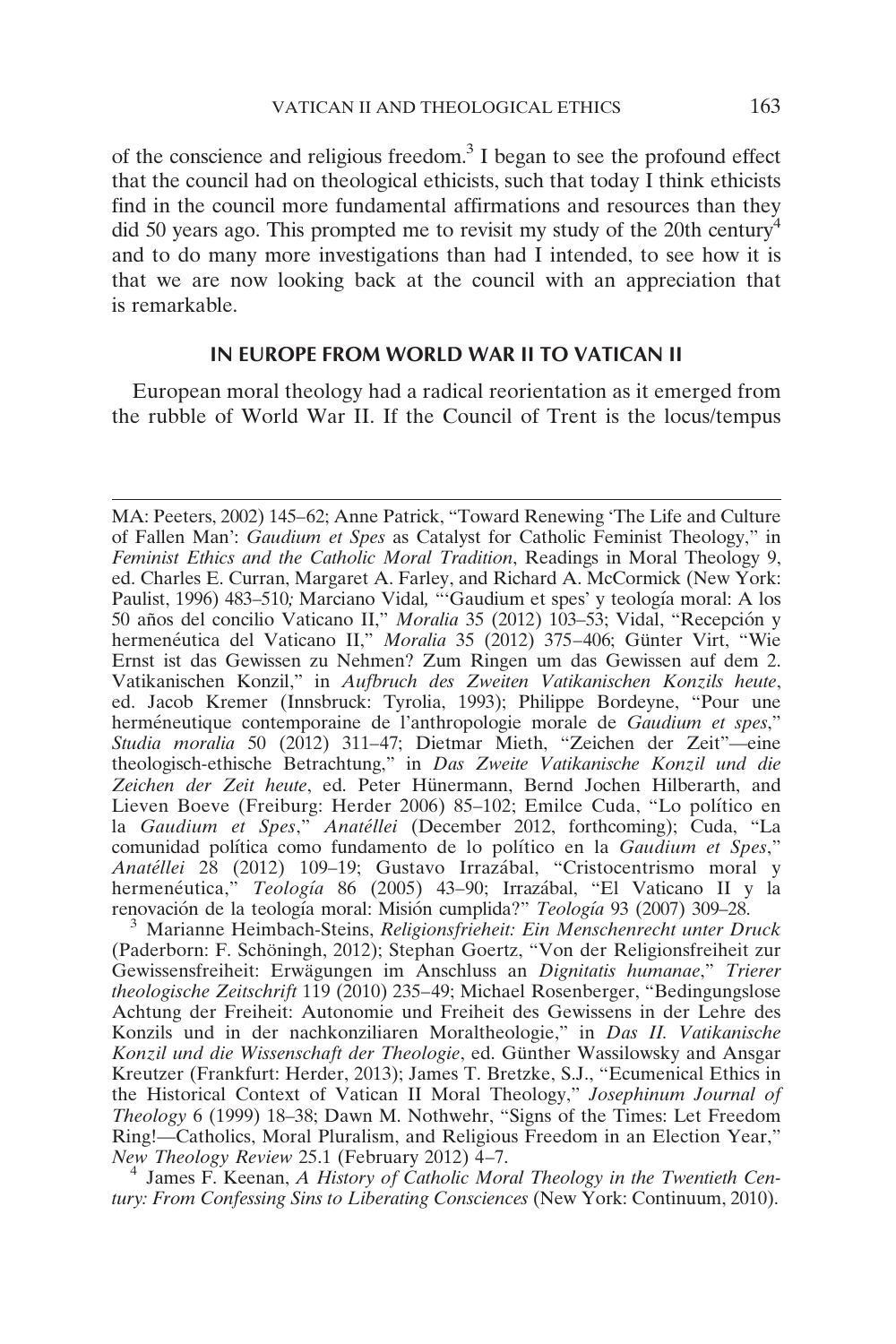for the birth of moral theology as a science and for the emergence of the moral manual as the textbook for the formation of priests, then World War II marks the most critical moment in modern history when moral theology would either shrivel and die from its complete incapacity to speak to the now-haunted conscience of the postwar, modern world,<sup>5</sup> or it would need to reconstitute itself completely, repudiating what the moral manual had become and offering an entirely new framework, method, and vision for the moral formation of conscientious Christian communities.<sup>6</sup>

Though John Gallagher, in his astute Time Past, Time Future: An Historical Study of Catholic Moral Theology, writes: "World War II was to have an impact on European Catholic theology that was not totally unlike that which World War I had on Protestant Christianity," many others writing on the history of church developments in the 20th century fail to see the impact the war had on European moral theology.<sup>7</sup> The evident failure of the manuals in shaping Catholic consciences capable of resisting rather than participating in the barbarism of Fascism and Nazism throughout Europe led to their complete rejection immediately after the war.

In my study of the 20th century, I examined the three major "English" moral manuals of the first 60 years of the 20th century. These were: the first edition (1906) of A Manual of Moral Theology for English-Speaking Countries by Thomas Slater  $(1855-1928)$ ;<sup>8</sup> the fourth edition  $(1943)$  of *Moral* and Pastoral Theology in Four Volumes (originally published in 1934) by Henry Davis  $(1866-1952)$ ; and the eighth English edition (1951, a translation of the German 13th edition of 1949) of Moral Theology (originally published in 1929) by Heribert Jone  $(1885-1967)$ .<sup>10</sup> These specific editions allowed me to consider the very first English moral manual; the most important English edition during World War II; and the most international manual to appear from Germany just four years after its surrender. Quite apart from these specific editions, no other moral manuals had more

 $5$  The war's civilian death toll was around 47 million, including about 20 million due to war-related famine and disease. The military toll was about 25 million, including about 5 million prisoners of war.

 $\delta$  I am indebted to Stephen Schloesser for pointing out the relevance of historical context in the formation of theological innovation and response: "Against Forgetting: Memory, History, Vatican II," Theological Studies 67 (2006) 275–314.

 $\frac{7}{7}$  John A. Gallagher, *Time Past, Time Future: An Historical Study of Catholic Moral Theology* (New York: Paulist, 1990) 141.

 $8$  Thomas Slater, A Manual of Moral Theology for English-speaking Countries

(London: Benziger Brothers, 1906).<br><sup>9</sup> Henry Davis, *Moral and Pastoral Theology: In Four Volumes*, 4th ed. rev. and enl. (New York: Sheed & Ward, 1943).

<sup>10</sup> Heribert Jone, *Moral Theology*, 8th ed., trans. Urban Adelman (Westminster, MD: Newman, 1951).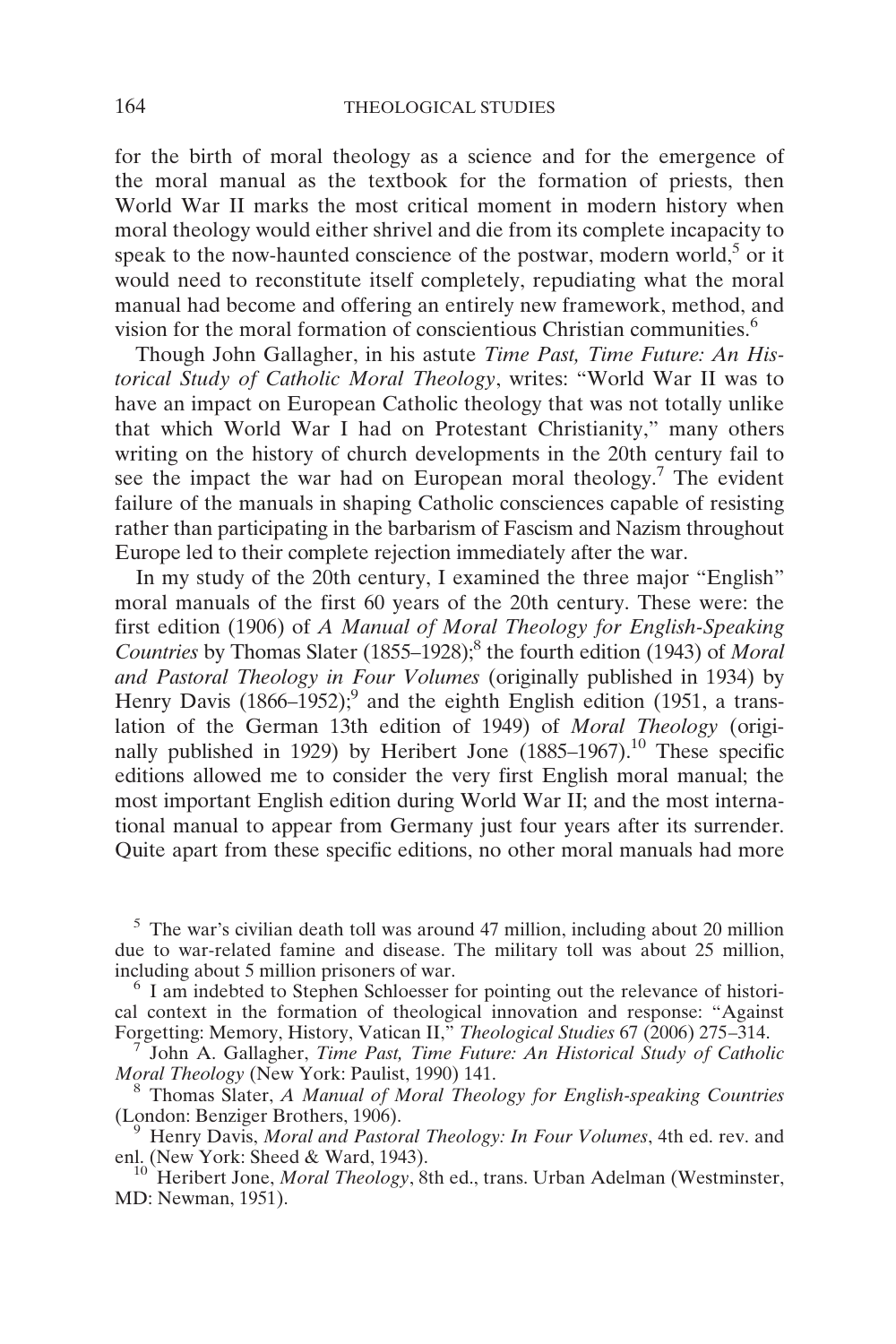influence on English-speaking clergy and the church throughout the world than these three.

In his preface, Slater provides a memorable introduction to the moral manuals:

The manuals of moral theology are technical works intended to help the confessor and the parish priest in the discharge of their duties. They are as technical as the text-books of the lawyer and the doctor. They are not intended for edification, nor do they hold up a high ideal of Christian perfection for the imitation of the faithful. They deal with what is of obligation under the pain of sin; they are books of moral pathology.<sup>11</sup>

In short, the manuals guided priests in the confessional, the place where matters of conscience were assessed, resolved, and absolved from the 16th century until roughly the 1960s.

In my study, I found that as the century unfolded, five developments occurred within the manual tradition that were specific to the 20th century. First, along with its promulgation of the Code of Canon Law in 1917, Vatican congregations and offices issued definitions on moral matters more and more frequently and more and more specifically throughout the century. To the extent that they did, moralists were no longer theologians reflecting on the questions facing the contemporary world, questions that were routinely addressed from the 16th to the 19th centuries in the casuistic and moral manuals.<sup>12</sup> In the 20th century, the more "urgent" questions in the manuals reflect the Vatican's internal-ecclesial agenda: fulfilling the laws of the church, such as fasting and abstinence, avoiding servile work, attending to Catholic education, avoiding condemned books or movies, and raising perennial concern about girls' propriety, etc. While earlier moral theologians wrote about matters pertaining to the fifth, seventh, and eighth commandments, 20th-century manualists' attention turned to the continuous output of dicastery normative teachings throughout the 20th century that were set on controlling Catholic identity and life within the church.

Second, the 20th-century manualists effectively became the interpreters of the teaching. No longer were scholars debating moral opinions about contemporary cases, as they had done earlier. As the century unfolded, manualists were more and more concerned not with facing the challenges of the world but rather with conforming to the rigors of the church.

Third, with greater research into human psychology, the manualists' perception of the lay Roman Catholic as a wounded and uncertain penitent became more and more evident. Though the manualists were always

<sup>11</sup> Slater, *Manual of Moral Theology* 5–6.<br><sup>12</sup> Albert Jonsen and Stephen Toulmin, *The Abuse of Casuistry* (Berkeley: University of California, 1988); John Mahoney, The Making of Moral Theology: A Study of the Roman Catholic Tradition (New York: Oxford University, 1987).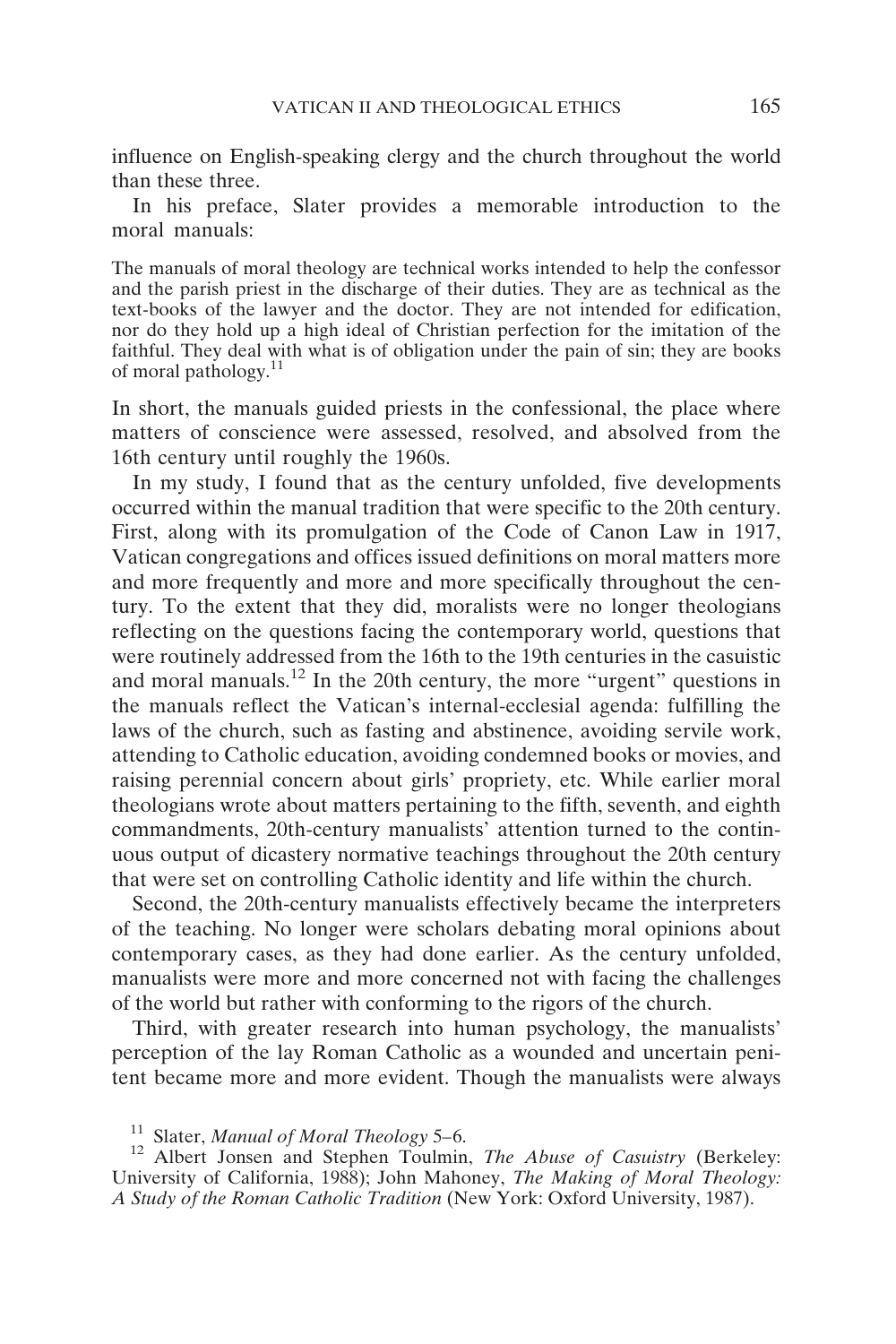known as physicians of souls, they now became the psychiatric caregivers of the inculpable sinners. In simply examining these three manualists, I found in Slater the obstacles that conscience faces regarding ignorance, concupiscence, fear, and violence,<sup>13</sup> but 35 years later Henry Davis gave a startlingly long list of categorically problematic consciences (the false, doubting, perplexed, scrupulous, and lax consciences), allowing us to see just how easily and frequently the average Catholic deviates from the true conscience.<sup>14</sup> Later, Jone provided a host of nervous conditions that diminished the agent's moral responsibility: neurasthenia, hysteria, compulsive disorders, melancholia, hypochondria, inferiority, etc.<sup>15</sup> In Davis, then, the conscience of the Catholic is more ignorant, confused, and incompetent than in the earlier Slater; in Jone we find the penitent more prone to psychological disorders. In both manualists, while compassion for the sinner was probably what motivated them, still the newer writers found more occasions to view the ordinary Catholic as less capable, responsible, and mature. This is an evolution over the decades preceding the council: the average layperson is, in the eyes of the moralists and confessors, progressively less able to discern and execute morally right conduct.

Fourth, the moral manualists became more and more opposed to innovation. They chided those who looked for moral theology to be more integrated into both dogmatic or fundamental theology and ascetical or devotional theology. In fact, as other church leaders tried to persuade the manualists in this more holistic direction, the more the manualists receded from moral theology into canon law. In a particularly salient way, I will show how the manualists from the United States, long after the European moralists abandoned the manuals, continued to resist and deride the developments coming from Europe.

Fifth, as a result, the manualists were unable to address the real critical issues of the day. $16$ 

On the eve of the war, a few moral theologians aim at replacing the moral manuals. First, there is Scripture scholar Fritz Tillmann (1874–1953), who was ordered by the Vatican to leave his work in Scripture; yet given the opportunity to enter another field of theology,

- 
- 
- 

<sup>13</sup> Slater, *Manual of Moral Theology* 30–40<br><sup>14</sup> Davis, *Moral and Pastoral Theology* 1:67–78.<br><sup>15</sup> Jone, *Moral Theology* 29–37.<br><sup>16</sup> See examples in Keenan, *A History* 9–34. Consider one here: Jone dedicates one sentence to the moral possibility of hydrogen warfare but provides a timetable to reckon how many minutes "our clocks are ahead of or behind true local time" (ibid. 219). The table assists in matters regarding private celebration of the mass, recitation of the divine office, receiving Holy Communion, and observing the laws of fasting and abstinence. More than 100 US cities are provided. As he notes, midnight in Albany is 12:05 AM GMT (Jone, *Moral Theology* 357).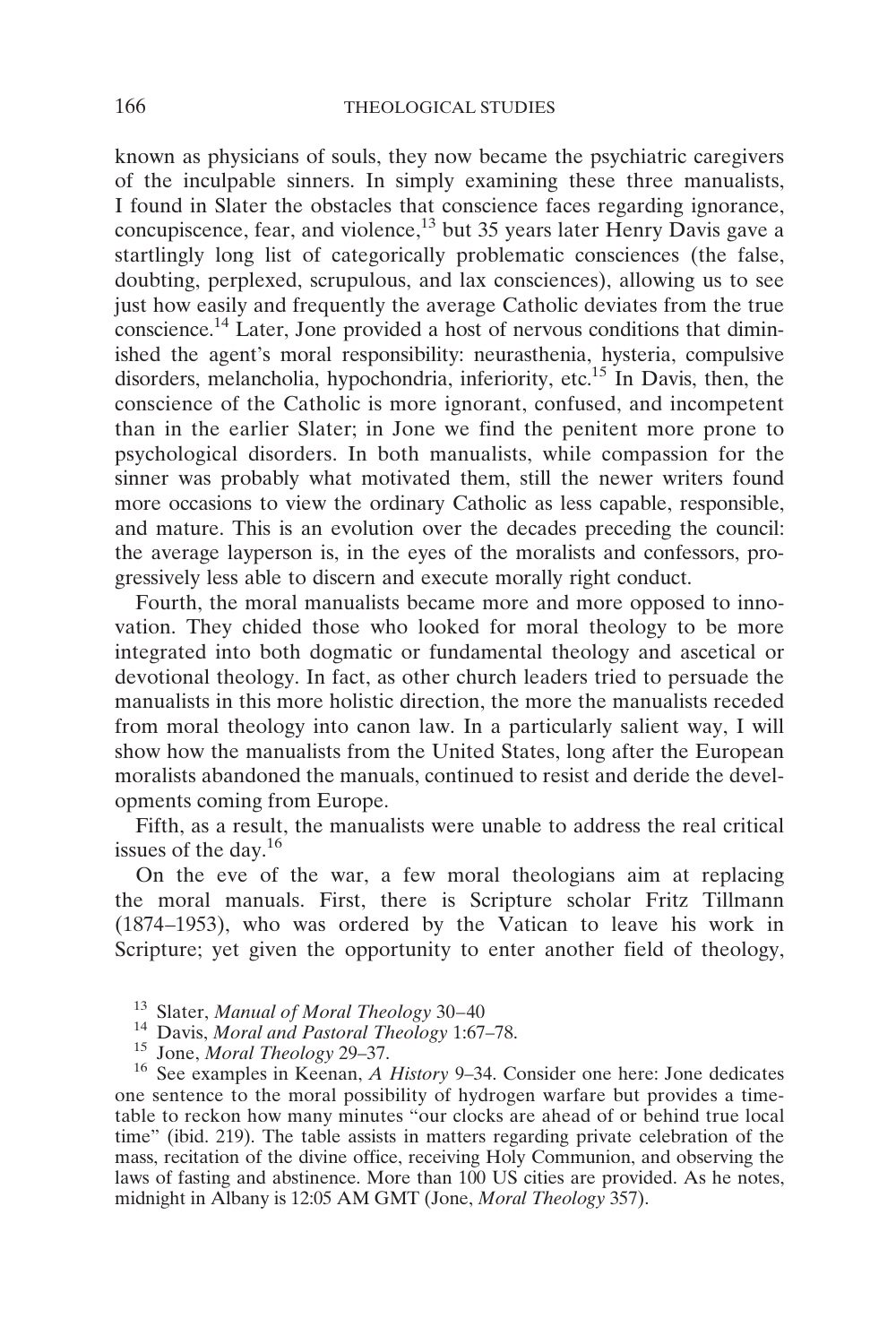he chose moral theology.<sup>17</sup> In 1934, he writes *Die Idee der Nachfolge* Christi, on the idea of the disciple of Christ.<sup>18</sup> Seventy years later, Karl-Heinz Kleber comments that in the search to express what the foundational principle of moral theology ought to be, Tillman came forward and named it: the disciple of Christ. Others followed Tillmann's lead: Gustav Ermecke, Johannes Stelzenberger, Bernard Häring, Gerard Gilleman, and René Carpentier.<sup>19</sup>

In 1937 Tillmann publishes a more accessible text for lay people, Der Meister Ruft (The Master Calls). This manual of discipleship proposes practical explications of charity as the love of God, self, and neighbor. Throughout, he highlights the grandeur of the Christian vocation: "The goal of the following of Christ is none other than the attainment of the status of a child of God."20 The language, vision, and agenda of Tillmann's handbook marks a remarkable alternative to the works of moral pathology.

At the same time, in Belgium, moral theologian Émile Mersch (1890–1940) in three successive works, proposes a corporate identity for moral theology, not the sinner, but the mystical body of  $Christ.<sup>21</sup> Mersch's$ contributions make Tillmann's overall christologically oriented proposal all the more feasible.<sup>22</sup>

As Thomas Kuhn argues, paradigm shifts occur only when an existing paradigm is proven worthless and another is capable of operating on its own as a replacement.<sup>23</sup> The initiatives of Mersch, Tillmann, and others provided enough theological foundations and directionality before the war so that after the war the replacement of the manuals could begin to take place.

After the war, Belgian moralist Odon Lottin (1880–1965) leads the charge. In 1946 he publishes his first moral theological synthesis, Principes de morale. Rather than being a manual for hearing confessions, it is a theological foundation for anyone interested in the formation of

 $\frac{1}{20}$  Fritz Tillmann, *The Master Calls: A Handbook of Morals for the Layman*, trans. Gregroy J. Roettger (Baltimore: Helicon, 1960) 4–5.

 $t^2$  Émile Mersch, Le corps mystique du Christ: Études de théologie historique (Brussels: Desclée de Brouwer, 1936); Morale et corps mystique (Paris: Desclée de Brouwer, 1937); La théologie du corps mystique, 2 vols. (Paris: Desclée de

Brouwer, 1944). <sup>22</sup> James F. Keenan, "Virtue, Grace and the Early Revisionists of the Twentieth Century," *Studies in Christian Ethics* 23 (2010) 365–80

 $^{23}$  Thomas S. Kuhn, The Structure of Scientific Revolutions (Chicago: University of Chicago, 1962).

<sup>&</sup>lt;sup>17</sup> Keenan, *A History* 59–69.<br><sup>18</sup> Fritz Tillmann, *Die Idee der Nachfolge Christi* (Dusseldorf: Patmos, 1934).<br><sup>19</sup> Karl-Heinz Kleber, *Historia Docet: Zur Geschichte der Moraltheologie* (Münster:<br>LIT, 2005) 89.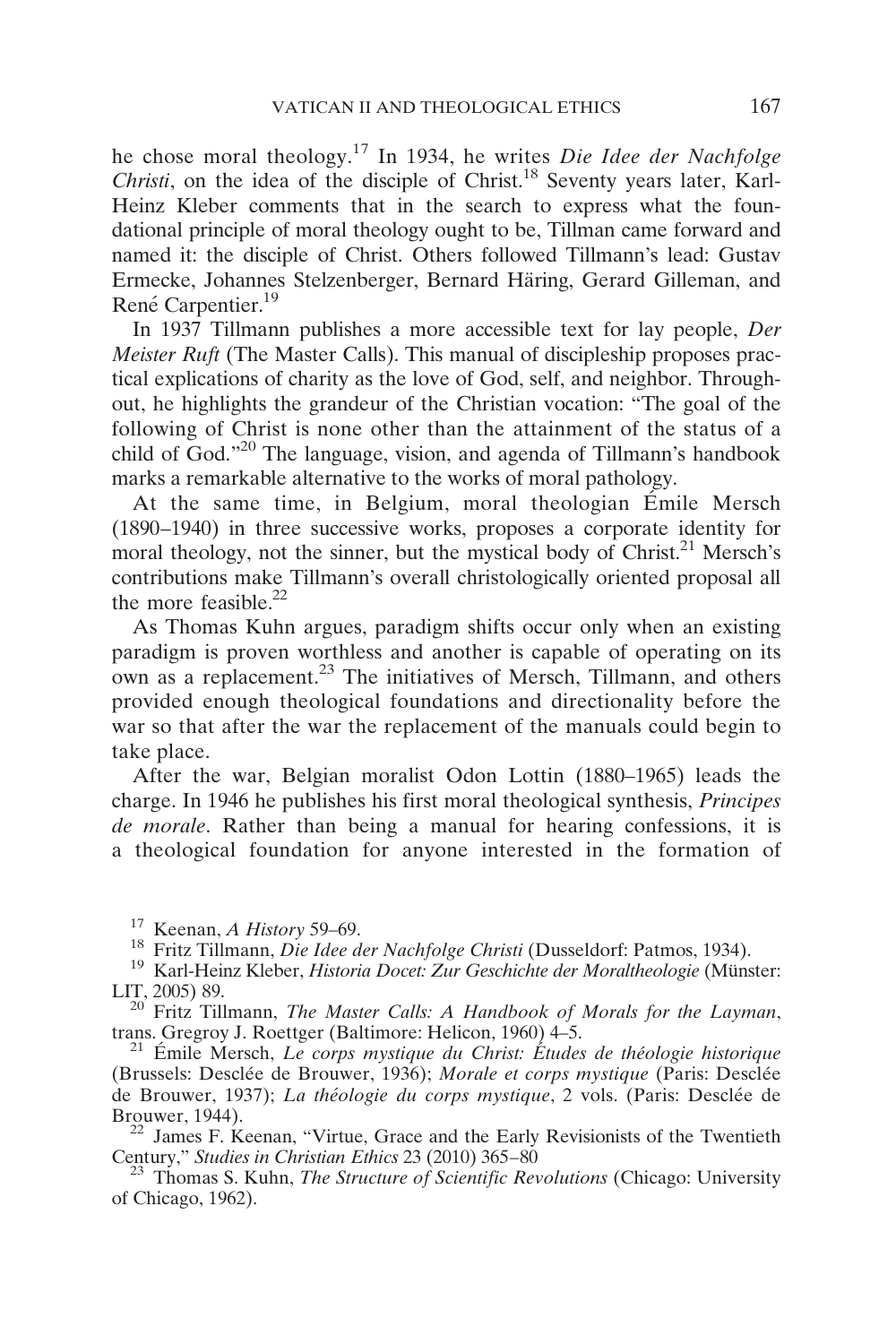conscience.<sup>24</sup> In 1954 he published his revolutionary *Morale fondamentale*, where he critiques the wretched past of moral theology, blaming the priest confessor's singular focus on sin as principal cause for moral theology's failure.<sup>25</sup> He attacks recent developments wherein canon law has come to dominate moral theology, forcing it to focus exclusively on external acts, when in fact, historically speaking, moral theology had been primarily interested in the internal life. Overtaken by canon law, moral theology lost its moorings in dogmatic theology and in the biblical and patristic sources. By the manualists' insistence on avoiding wrong external acts, not only had they abandoned the purpose of morality, that is, to pursue the Christian vocation, but they lost morality's deep connection to ascetical and mystical theology.<sup>26</sup> Finally Lottin attacks the probabilists in particular, calling their command of the field of moral theology "profoundly regrettable," noting that the probabilists never instructed the laity to be virtuous; all they did was offer a variety of actions as not sinful, that is, as permitted.<sup>27</sup>

In this work he again turns to the conscience as foundational to the moral life and argues that priests are called to help the members of the church lead conscientious lives.<sup>28</sup> Unlike the manualists's pathology of the layperson's conscience, Lottin writes at length about the "formation" of conscience, on the virtuous life, and the formation of the prudential judgment.

By turning to prudence, Lottin liberates the Christian conscience from its singular docility to the confessor priest. He instructs church members to become mature self-governing Christians, insisting that they have a lifelong task, a progressive one, as he calls it,<sup>29</sup> toward growing in virtue. By turning to prudence, Lottin urges his readers to find within themselves, their community, their faith, the church's tradition, and its Scriptures, the mode and practical wisdom for growing into better Christian disciples.

In the next year, in Au coeur de la morale chrétienne, Lottin comments on the "poor manuals ad usum confessariorum," wherein not a trace of biblical inspiration can be found. He returns to the question of why the moral manuals were so singularly interested in sin, and this time blames the very numerous mediocre Christians who asked their confessors to give them minimalist expectations for the moral life. Finally, he again notes that moral theology has fallen into a terrible decline: "it separated itself from its living sources, Scripture and dogmatics; it amputated its limbs of

<sup>&</sup>lt;sup>24</sup> Odon Lottin, *Principes de morale* (Louvain: Abbaye du Mont César, 1946).<br><sup>25</sup> Odon Lottin, *Morale fondamentale* (Tournai, Belgium: Desclée, 1954).<br><sup>26</sup> Ibid. 23–25. He entitles this section, "Causes de l'inferiorit théologie morale."

<sup>&</sup>lt;sup>27</sup> Ibid. 331. All translations are mine unless otherwise indicated.<br><sup>28</sup> Ibid. 297–339.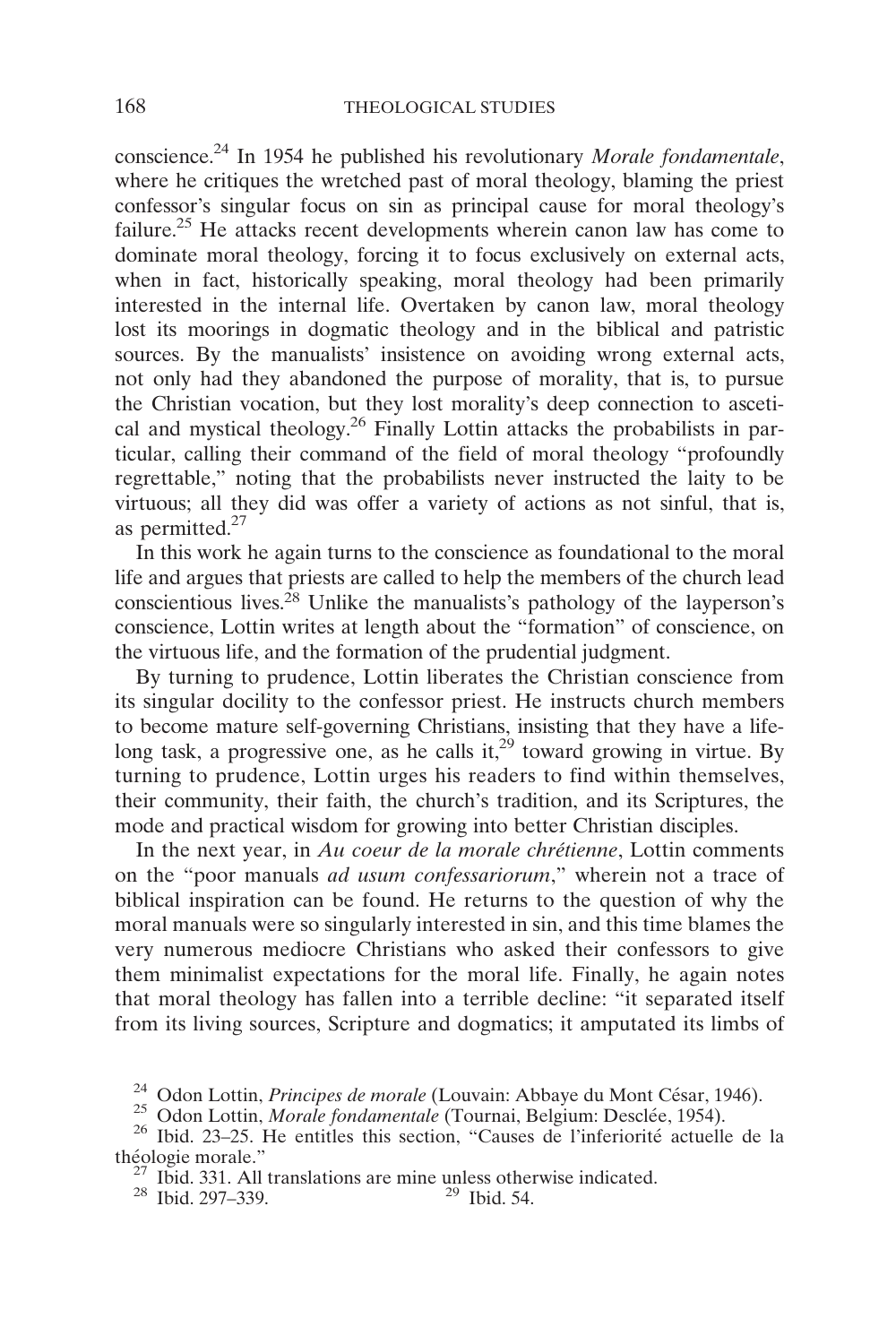ascetical and mystical theology; it introduced a number of canonical questions that sought no solution in biblical texts; and it became much more interested in sin than in virtue."<sup>30</sup>

One cannot think of the postwar pre-Vatican II period of moral theology without finally arriving at Bernard Häring. $31$  In 1936 he is asked to prepare to teach in the field. "I told my superior that this was my very last choice because I found the teaching of moral theology an absolutely crushing bore."32 In his course notes he writes:

In 1936 when I came to study moral theology under the guidance of a professor who was a canon lawyer, he used the manual of Aertnys-Damen; we students found ourselves in crisis and even disgusted. For my personal-in-depth development I found other ethical writers of great value. Thus I created a deviation between the official morality for the preparation of the office of confessor and the personal work for a morality to live and to announce.<sup>33</sup>

Häring realizes that if he finds little benefit in its study, so do the laity. But his own experience of the war intervenes and shapes the breadth and depth of his project. "During the Second World War I stood before a military court four times. Twice it was a case of life and death. At that time I felt honored because I was accused by the enemies of God. The accusations then were to a large extent true, because I was not submissive to that regime."<sup>34</sup> Häring witnesses to how many Christians recognized the truth, were convicted by it, and stood firm with it. There he understands moral truth not primarily in what persons say, but in how they act and live. The war experiences irretrievably dispose him to the agenda of developing a moral theology that aims for the bravery, solidarity, and truthfulness of those committed Christians he met in the war. $35$ 

At the same time, Häring also witnesses to "the most absurd obedience by Christians toward a criminal regime. And that too radically affected my thinking and acting as a moral theologian. After the war, I returned to

<sup>30</sup> Lottin, Au coeur de la morale chrétienne (Tournai: Desclee, 1957) 6. <sup>31</sup> On Häring, see Joseph Römelt, "Bernhard Häring," in *Christliche Ethik im* Porträt, ed. Konrad Hilpert (Freiburg: Herder, 2012) 705–27; James F. Keenan, S.J., "Bernard Häring's Influence on American Catholic Moral Theology," Journal of Moral Theology 1 (2012) 23–42; Keenan, A History 83–110.

<sup>33</sup> Bernhard Häring, *My Witness for the Church*, intro. and trans. Jeonard Swidler (New York: Paulist, 1992) 19.

 $33$  Bernhard Häring, *Teologia morale verso il terzo millennio*, class notes (Rome: Alfonsianum University, 1987), the last course Häring offered (the quoted words are present in English).<br> $34$  Häring, My Witness 132.

 $35$  Häring, Embattled Witness: Memories of a Time of War (New York: Seabury, 1976).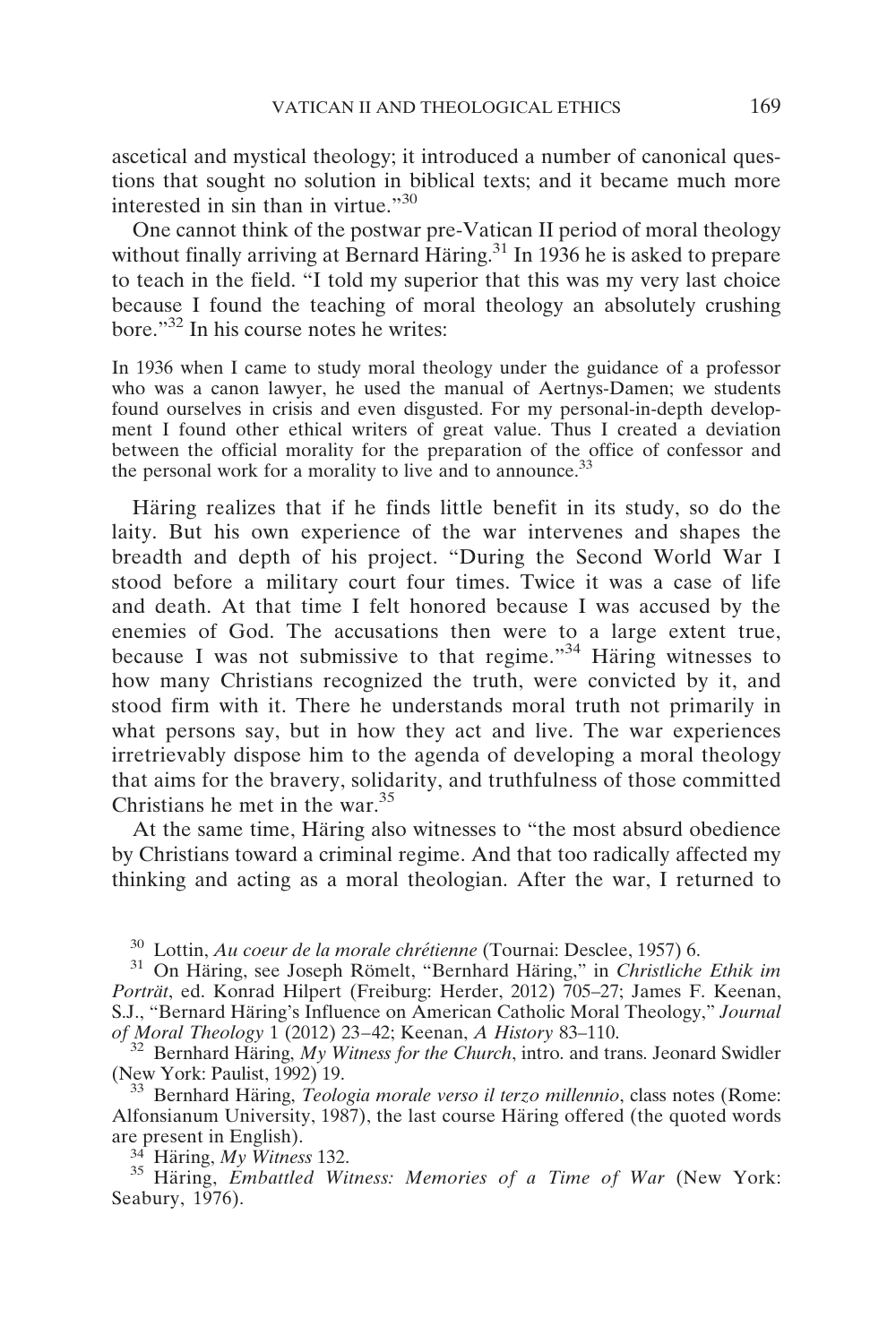moral theology with the firm decision to teach it so that the core concept would not be obedience but responsibility, the courage to be responsible."<sup>36</sup> Häring sees the manualists as being responsible for this conforming, obediential moral theology, one that is worried solely about following church rules; instead, he summons conscientious Christians to a responsive and responsible life of discipleship.

In the same year that Morale fondamentale is published, Häring publishes in German the 1600-page magisterial manual, Das Gesetz Christi: Moraltheologie, dargestellt für Priester und Laien (ET, The Law of Christ: Moral Theology for Priests and Laity).<sup>37</sup> Of his 104 published books, this is his landmark contribution.

The opening words of the foreword were decisive: "The principle, the norm, the center, and the goal of Christian Moral Theology is Christ."38 The Tillmann-Mersch christological shift is now settled. Christ is the principle, the foundation, the source, the wellspring of moral theology; Christ is the norm, indeed a positive norm, a norm about being, a norm about persons as disciples; Christ is the center, not the human; and Christ is the goal, for charity is union with God forever.

Paragraph one, chapter one, volume one captures—much as Tillmann did—the positive call to moral theology. It is riveting:

The moral theology of Jesus is contained in its totality in the glad tidings of salvation. The tremendous Good News is not actually a new law, but the Sovereign Majesty of God intervening in the person of Christ and the grace and love of God manifesting itself in Him. In consequence all the precepts of the moral law, even the most sacred, are given a new and glorious orientation in divine grace and a new focus, the Person of the God-man. There is nothing novel in the call to repentance for all sin. What is new is the glad tidings announcing that now the time for the great conversion from sin and the return to God is at hand. $39$ 

Häring calls the reader: the moment of *Kairos* is now. Christ, the glad tidings, beckons us. "We understand moral theology as the doctrine of the imitation of Christ, as life in, with, and through Christ. . . . The point of departure in Catholic moral theology is Christ, who bestows on man a participation in his life and calls on him to follow the Master."<sup>40</sup> Norbert Rigali, in noting the lasting influence of Häring, declares that the subject of moral theology's present incarnation is "unmistakably

<sup>&</sup>lt;sup>36</sup> Ibid. 23–24.<br><sup>37</sup> Häring, *Das Gesetz Christi: Moraltheologie, dargestellt für Priester und Laien* (Freiburg: Wewel, 1954); ET, The Law of Christ: Moral Theology for Priests and Laity, trans. Edwin G. Kaiser (Westminster, MD: Newman, 1961).<br><sup>38</sup> Häring, Law of Christ vii.  $39$  Ibid. 3. 40 Ibid. 61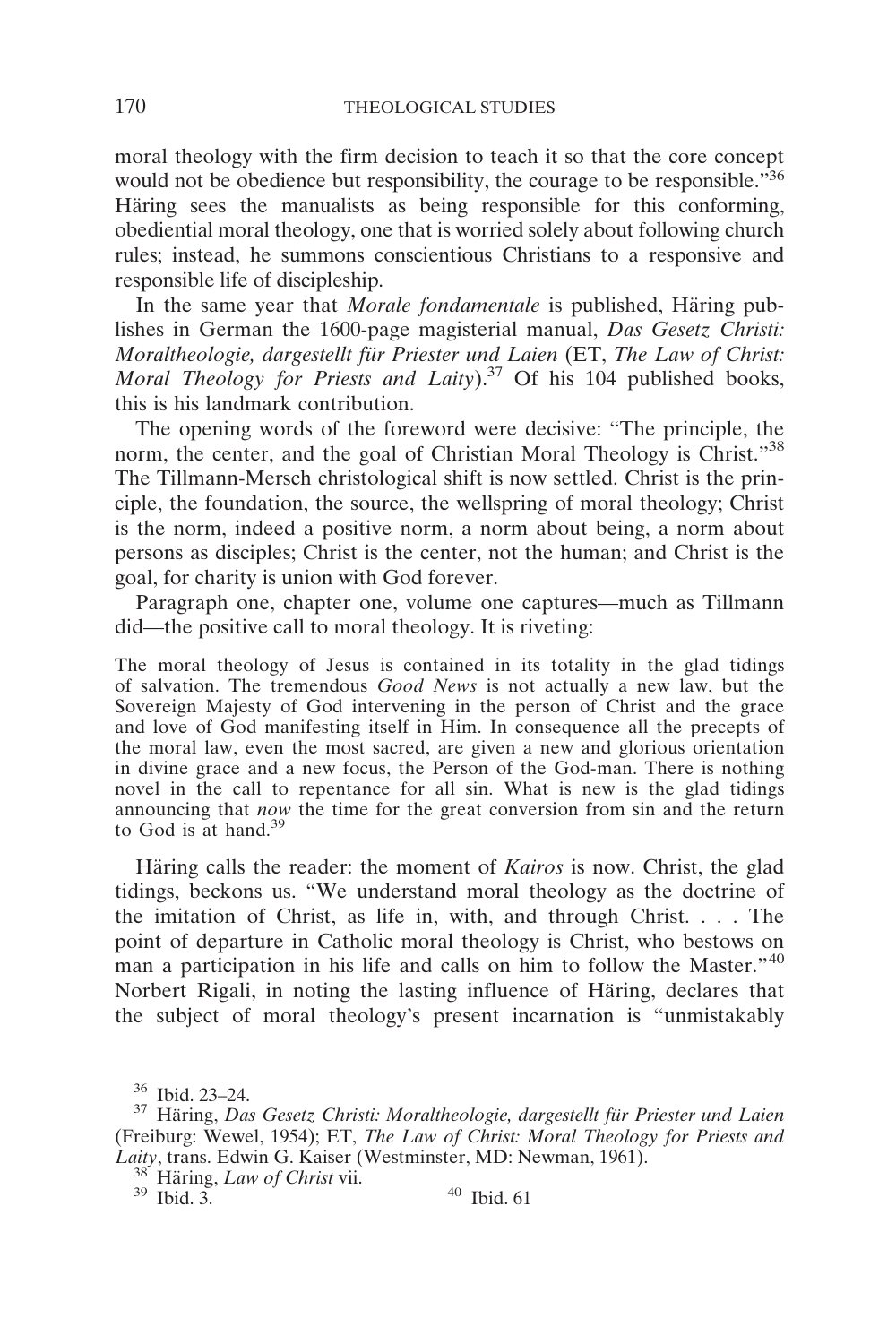Christian: life in Christ. There can be no question that the new discipline is theology."<sup>41</sup>

Among the innumerable contributions of The Law of Christ are five central themes: an entirely positive orientation; an emphasis on history and tradition; human freedom as the basis for Christian morality; the formation of the conscience; and the relevance of worship for the moral life.

Readers of Theological Studies are quite aware of John O'Malley's significant claim about style, that attribute that describes Vatican II's legacy.<sup>42</sup> But where did the style come from? Whose style was it? Clearly there are many possible suggestions, but for me the compelling one is Häring himself. As he said in an interview in 1972, "I don't want to destroy authority. What is needed is another style."<sup>43</sup>

Häring writes with a deep confidence in the theological competency and interest of the educated conscientious Catholic. Fifty years later, a new generation of theological ethicists are very intent on constructing a positive, relational, confessional, contemporary ethics.<sup>44</sup> Like Häring they write in an accessible style. Between Häring and this new generation are others already writing in similar ways: Charles Curran, Richard Gula, Eileen Flynn, Russell Connors, Patrick McCormick, Patricia Lamoureux, and Paul Wadell, among others. They all imitate Häring's style.

Häring's style is identifiable with Vatican II, not because he imitates it, but because, in a manner of speaking, he *shapes* it. At the council, Häring serves on preconciliar and conciliar commissions. When the document on priestly formation, *Optatam totius*, appears, it offers a simple two-sentence statement on moral theology. This comment not only validates the work of Tillmann, Lottin, and Häring, but it also gives a *directive* to the syllabus and style of moral theology. Häring drafted the document, so it is no surprise that its emphases on Scripture, on charity, $4<sup>5</sup>$  and on the exalted

 $41$  Norbert Rigali, "On Theology of the Christian Life," *Moral Theology*: New Directions and Fundamental Issues; Festschrift for James P. Hanigan, ed. James Keating (New York: Paulist, 2004) 3-23, at 19.

<sup>42</sup> O'Malley, *What Happened at Vatican II*; and O'Malley, "Vatican II: Did Anything Happen," *Theological Studies* 67 (2006) 3–33.

<sup>43</sup> Gary MacEoin, "Conversation with Bernard Häring," Worldview Magazine 15.8 (1972) 22–28, at 28.

<sup>44</sup> David McCarthy, "Shifting Settings from Subculture to Pluralism: Catholic Moral Theology in an Evangelical Key," Communio 31 (2004) 85–110; William Mattison III, ed., New Wine, New Wineskins: A Next Generation Reflects on Key Issues in Catholic Moral Theology (Lanham, MD: Rowman & Littlefield, 2005).

<sup>45</sup> Frédéric Trautmann, La notion de charité au Concile Vatican II (Perpignan: Artège, 2012); Trautmann, "The Notion of Charity at Vatican II: Real Consideration, Complicated Integration," Asian Horizons 6 (forthcoming).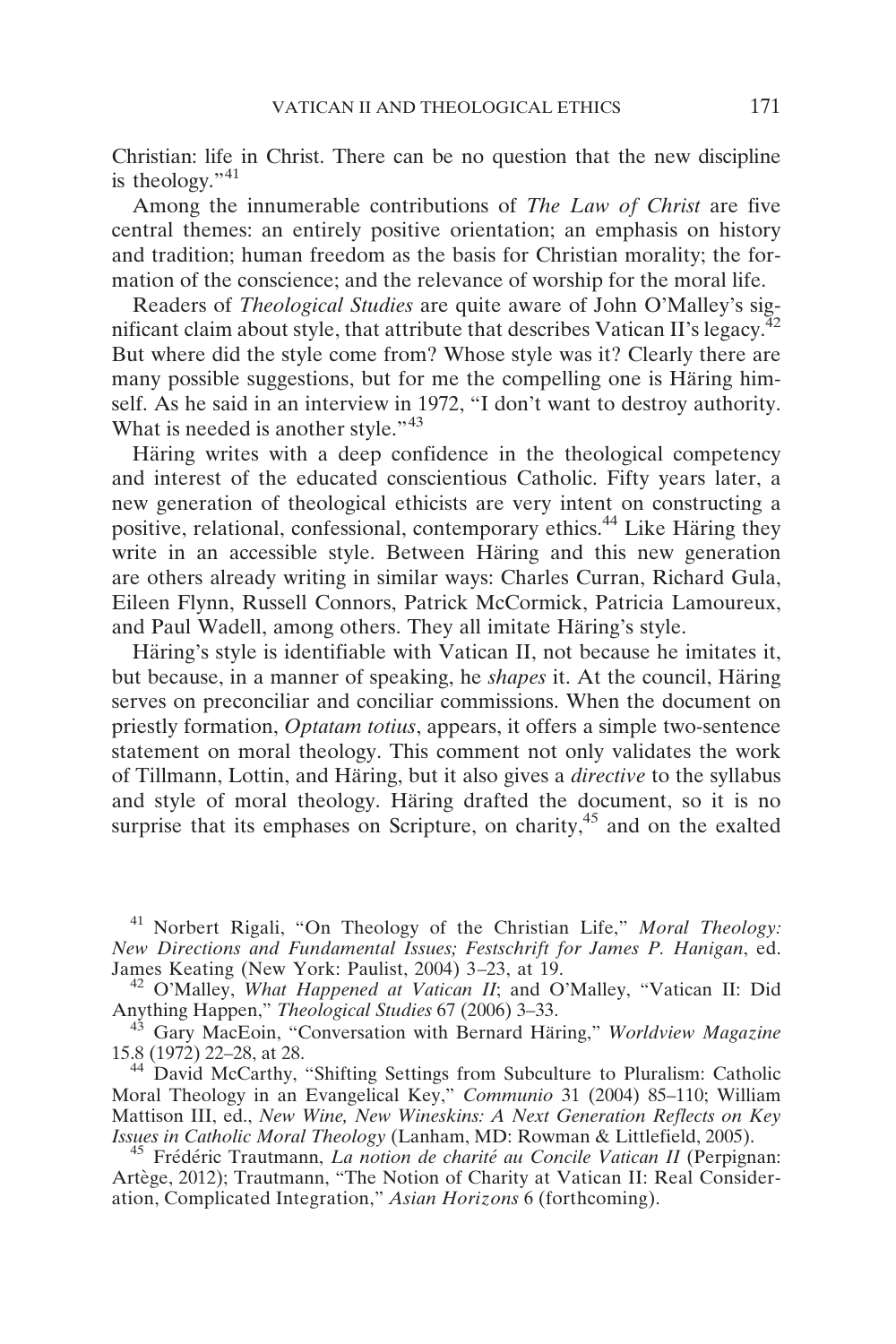vocation of discipleship capture the synthesis of the revisionist vision that replaces manualism. "Special care must be given to the perfecting of moral theology. Its scientific exposition, nourished more on the teaching of the Bible, should shed light on the loftiness of the calling of the faithful in Christ and the obligation that is theirs of bearing fruit in charity for the life of the world."<sup>46</sup>

This brief directive becomes the kerygma of the revisionists' agenda. Josef Fuchs, for instance, makes this directive the key to understanding Vatican II.47 In 1980 in India, George Lobo parses the sentence in his book so as to explore the council's moral theology.<sup>48</sup> Like Fuchs, the Nigerian Paulinus Odozor begins his book on the renewal of moral theology by Vatican II with that citation.<sup>49</sup> Richard Gula describes it as the "only" explicit statement of the council on moral theology."<sup>50</sup> Even recently, Darlene Fozzard Weaver unfolds her essay with the passage so as to study the impact on moral theology of Vatican II's universal call to holiness.<sup>51</sup> Universally, Häring's contribution to Optatam totius makes it the first of all reference points within the conciliar documents.

Häring is the secretary of the editorial committee that drafts Gaudium et spes, the Pastoral Constitution on the Church in the Modern World,<sup>52</sup> and is referred to as "the quasi-father of Gaudium et Spes."<sup>53</sup> We see his style throughout it. The anthropological vision is based on the human as a social being. Moral issues are not treated as primarily individual, but rather as communal and even global. Even though the subject of sin pervades the document, the vision is fundamentally positive as the church stands with the world in joy and hope. A new moral theological foundation

<sup>46</sup> Optatam totius (October 28, 1965) no. 16, http://www.vatican.va/archive/hist\_ councils/ii\_vatican\_council/documents/vat-ii\_decree\_19651028\_optatam-totius\_en.html.<br>All URLs cited herein were accessed on December 1, 2012.

<sup>47</sup> Josef Fuchs, "Moral Theology according to Vatican II," *Human Values and Christian Morality*, trans. M. H. Hellan et al. (Dublin: Gill & Macmillan, 1970) 1–55.

<sup>48</sup> George Lobo, *Christian Living according to Vatican II* (Bangalore: Theological Publications in India, 1980).

<sup>49</sup> Paulinus Ikechukwu Odozor, Moral Theology in an Age of Renewal: A Study of the Catholic Tradition since Vatican II (Notre Dame, IN: University of Notre Dame,  $2003$ ) 1: see also his discussion of the council,  $17-43$ .

<sup>50</sup> Gula, *Reason Informed by Faith* (New York: Paulist, 1989) 29.<br><sup>51</sup> Darlene Fozzard Weaver, "Vatican II and Moral Theology," in *After Vatican* II: Trajectories and Hermeneutics, ed. James L. Heft with John W. O'Malley (Grand Rapids, MI: Eerdmans, 2012) 23–43.

 $52$  Haring also assisted with other documents, among them the chapters on the laity and the call to holiness in Lumen gentium.

53 Charles Curran, "Bernard Häring: A Moral Theologian Whose Soul Matched His Scholarship," National Catholic Reporter 34.34 (July 17, 1998) 11, quoting Cardinal Fernando Cento, copresident of the commission in charge of Gaudium et spes.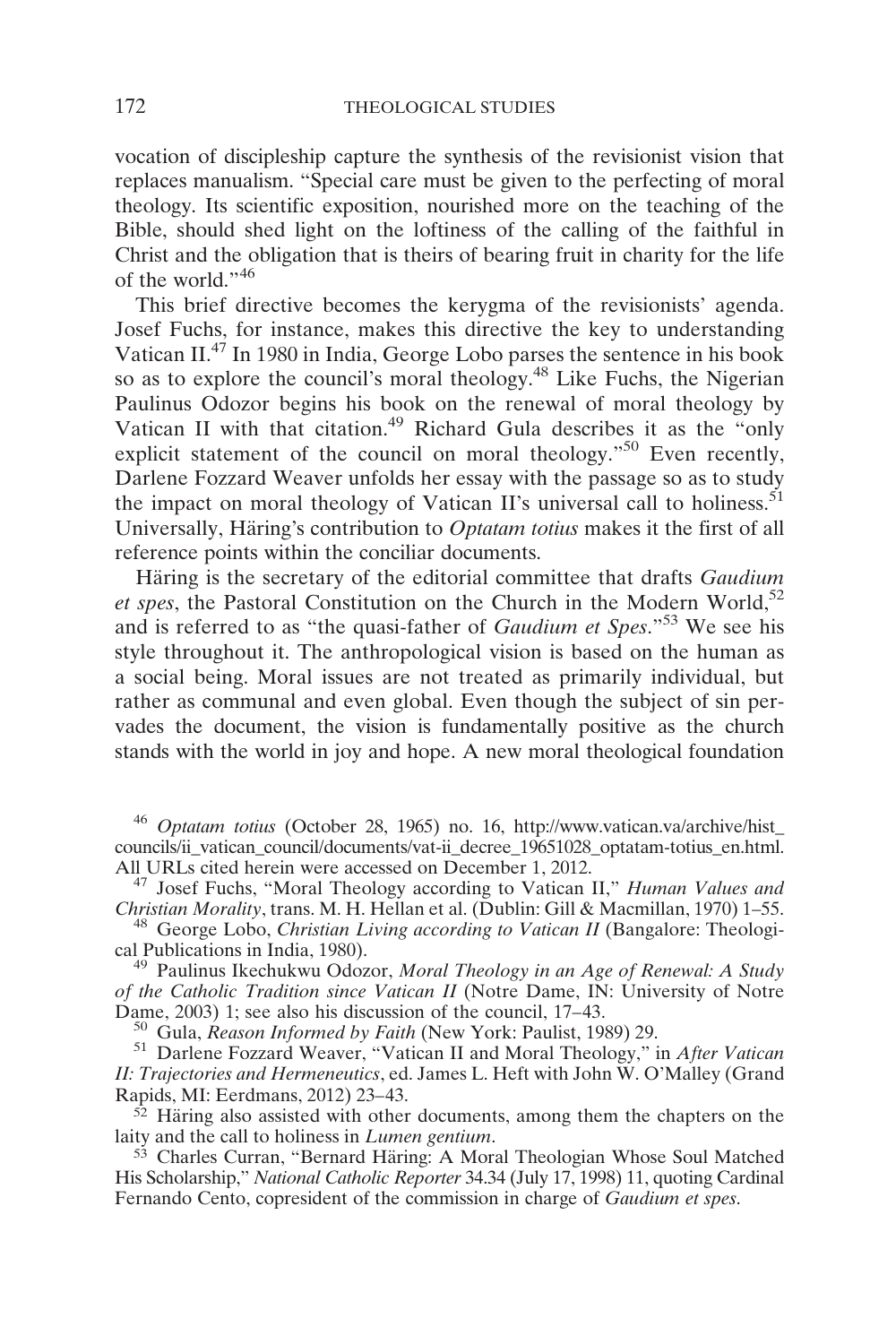is emerging: here the church conveys a deep sympathy for the human condition, especially in all its anxieties, and stands in confident solidarity with the world. The entire experience of ambivalence that so affected the world in its tumultuous changes of the 1960s is positively but realistically engaged.<sup>54</sup> Finally, in looking at contemporary moral challenges, the church encourages an interdisciplinary approach in understanding and promoting a globalized vision of modernity.

Two particular dimensions of *Gaudium et spes* bear the indelible traits of Häring. First, his theology of marriage emerges from the constitution: Marriage is a "communion of love" (no. 47), an "intimate partnership" (no. 48); it is no longer seen as a contract, but as a covenant (no. 48). Rather than asserting procreation as the singular end of marriage, the Council Fathers argue: "Marriage to be sure is not instituted solely for procreation" (no. 50). Such positive, nonlegalistic, but deeply affirming language is a new phenomenon for Vatican teaching on marriage.

Out of this same framework, the council shapes its teaching on conscience, evidently indebted to Häring's extensive description of conscience in The Law of Christ.<sup>55</sup> His work anticipates, inspires, and forms the now famous conciliar definition of conscience in Gaudium et spes no. 16.

The teaching on conscience is, I think, the emblematic expression of the hopeful expectations raised by Häring and affirmed by Vatican  $II$ <sup>56</sup> Universally, conscience becomes the point of departure for revisionists as witnessed by the plethora of books and essays that appear later on the topic. For instance, the German Josef Fuchs, the Australian Terence Kennedy, and the American Charles Curran each publish collected essays on the topic.<sup>57</sup> Full-length books are written by Eric D'Arcy from Australia, Linda Hogan from Ireland, Kevin Kelly from England, Ann Patrick from the United States, Osamu Takeuchi from Japan, and Paul Valadier from France.<sup>58</sup> Conscience becomes the locus

 $54$  Philippe Bordeyne, *L'Homme et son angoisse: La théologie morale de* "Gaudium et spes" (Paris: Cerf, 2004).

<sup>55</sup> Häring, Law of Christ 1:135–89.<br><sup>56</sup> O'Malley (*What Happened at Vatican II 307–13*) cites the texts on conscience in Gaudium et spes and in Dignitatis humanae to highlight how well those two documents, along with *Nostra aetate* embody the style of Vatican II. See also Marciano Vidal on the council's style, Concilio Vaticano II y teología pública:<br>Un "nuevo estilo" de ser cristiano en el mundo (Madrid: Perpetuo Socorro, 2012).

<sup>57</sup> Josef Fuchs, ed., *Das Gewissen* (Düsseldorf: Patmos, 1979); Marian Nalepa and Terence Kennedy, eds., La coscienza morale oggi: Omaggio al Prof. Domenico Capone (Rome: Academia Alphonsiana, 1987); Charles E. Curran, ed., Conscience, Readings in Moral Theology 14 (New York: Paulist, 2004).

 $^{58}$  Eric D'Arcy, Conscience and Its Right to Freedom (London: Sheed & Ward, 1961); Linda Hogan, Confronting the Truth: Conscience in the Catholic Tradition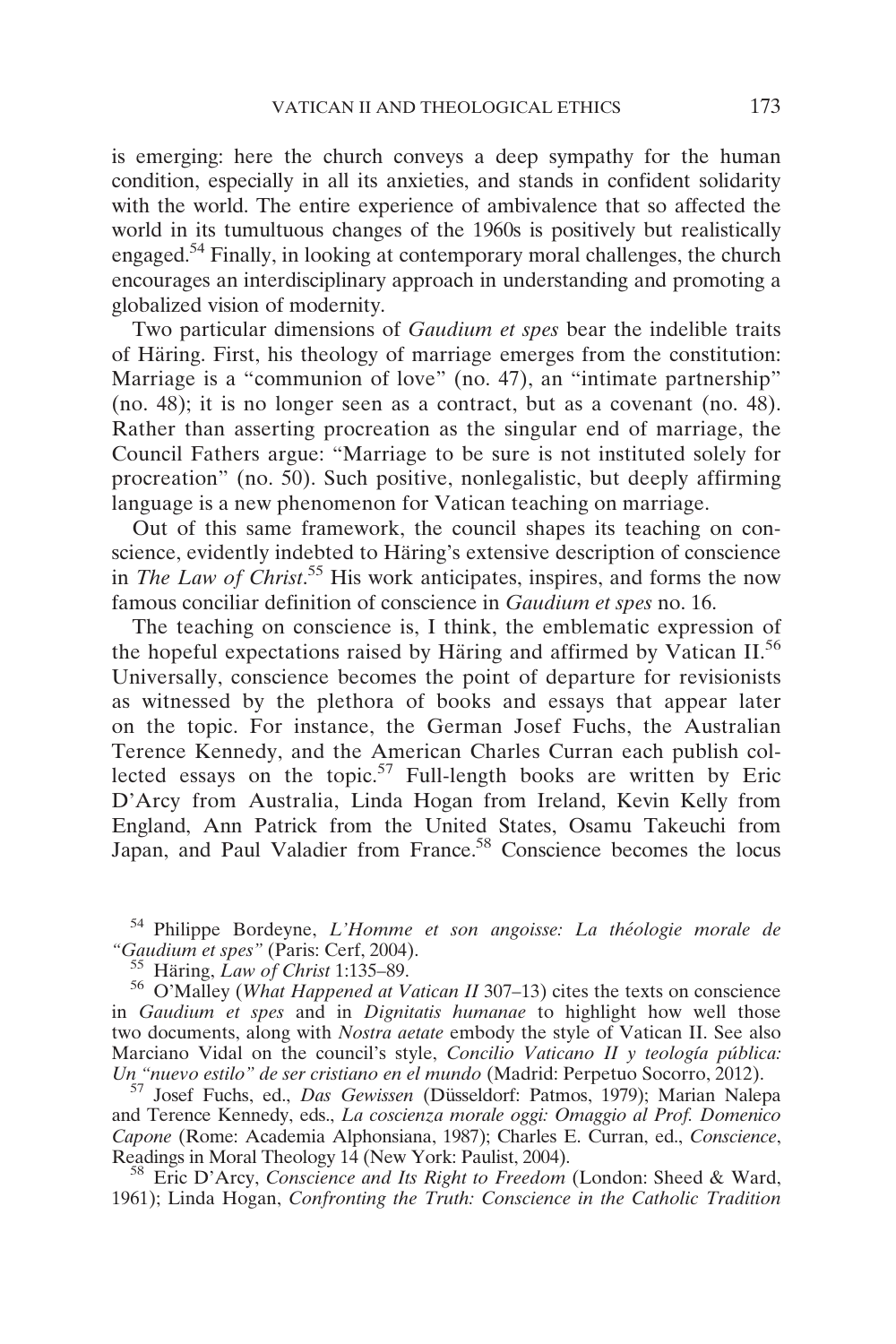for developing the moral judgment, which, as I will show becomes the standard of moral objectivity.

Häring roots his understanding of conscience in freedom. Noticeably different from his predecessors, the postwar Häring privileges human freedom as the possibility of responding to God's call to do God's will. "In essence freedom is the power to do good. The power to do evil is not of its essence."<sup>59</sup> As in Häring, so in  $\tilde{G}$ *audium et spes*, conscience is only rooted in the possibility of freedom (no. 17).

There are many reasons for Häring's turn to freedom: the Fascist and Nazi movements that imprisoned millions across the European continent; the subsequent developments in the philosophy of existentialism; the incredibly obsessive control of the manualists and the ever encroaching dictates from the Vatican; Soviet expansionism into Eastern Europe; and the growing appreciation in ordinary European culture of human freedom.

Irish Redemptorist Raphael Gallagher offers another reason for the turn to freedom: revelation. Häring has 2031 scriptural citations in The Law of Christ, 659 of which come from Paul, "the apostle of Christian freedom."<sup>60</sup> These glad tidings are precisely what make us free. We have law as a pedagogue, teaching us how to proceed and revealing to us, forensically, our sins. But the gospel, the law of Christ, makes us free to follow him. The Galatian message of Paul rings true in Häring's life experiences, particularly those during the war; by his own testimony, he is free to stand and witness. Personal freedom is the foundation for doing good and for doing moral theology.

# MEANWHILE IN THE UNITED STATES

Unlike Europe, the end of the war does not prompt in the United States a repudiation of the manuals. That repudiation comes in 1968, in the wake of Humanae vitae.

The developing role of the moral theologian as primarily the interpreter and parser of church internal laws, rejected in 1946 and replaced in 1954 in Europe, has an extended life span in the United States, giving this development a chilling maturity that is with us today. Charles Curran

<sup>(</sup>New York: Paulist, 2001); Kevin Kelly, Conscience: Dictator or Guide (London: Geoffrey Chapman, 1967); Anne Patrick, Liberating Consciences (New York: Continuum, 1997); Osamu Takeuchi, Conscience and Personality (Chiba, Japan: Kyoyusha, 2003); Paul Valadier, *Éloge de la conscience* (Paris: Seuil, 1994).<br><sup>59</sup> Häring, *Law of Christ* 1:99.<br><sup>60</sup> Raphael Gallagher, "Bernard Häring's *The Law of Christ*: Reassessing

Its Contribution to the Renewal of Moral Theology in Its Era," Studia moralia 44 (2006) 336.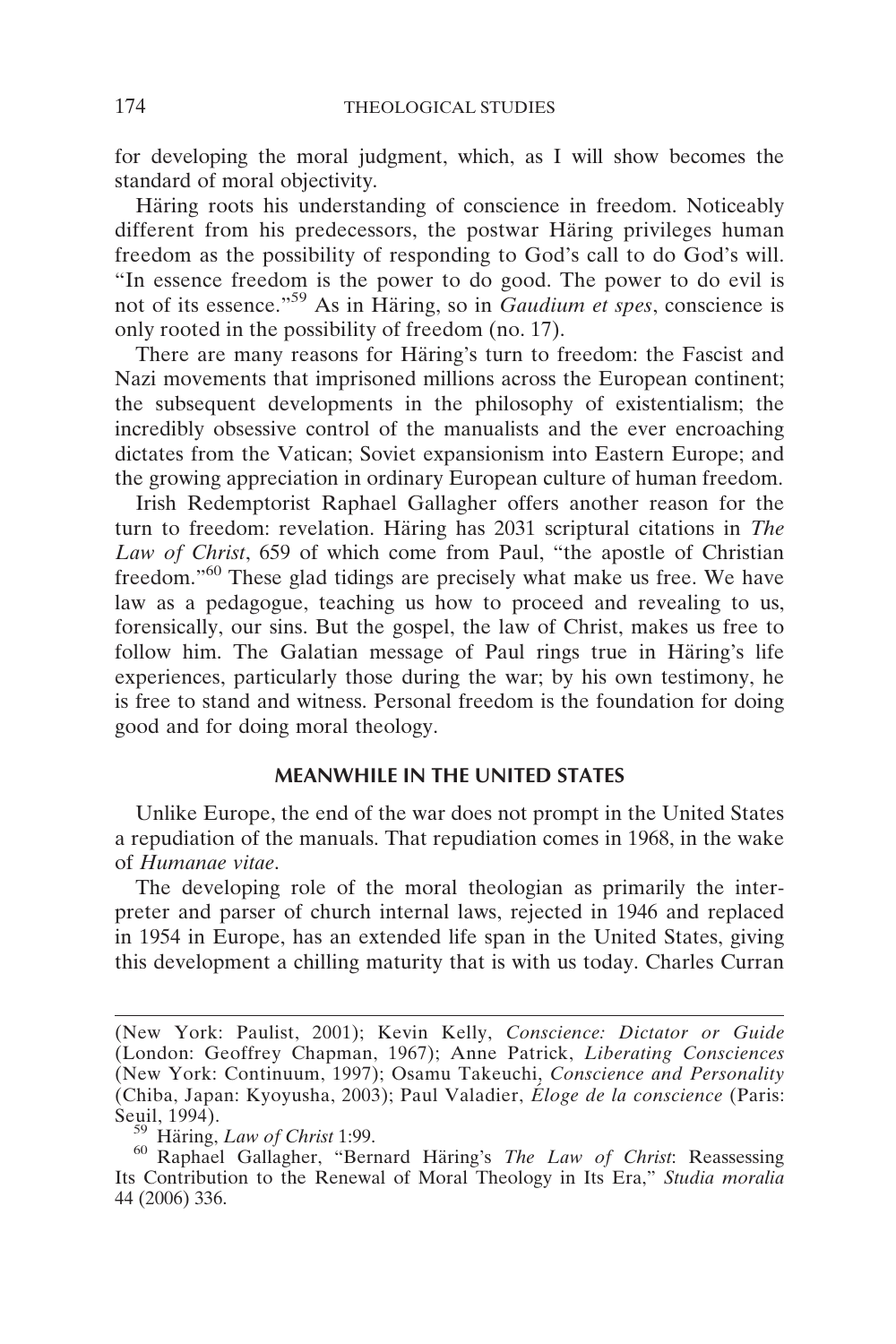in his compelling Catholic Moral Theology in the United States: A History makes a similar point. As opposed to the newer approaches from Europe, "Catholic moral theology in the United States continued to use the manuals as the textbook for the discipline and followed existing approaches in sexual and medical ethics. As a result, theologians in this country were not prepared for the new perspectives ushered in by the Second Vatican Council."<sup>61</sup>

In the United States, moral theologians writing these "Moral Notes" in Theological Studies vet the European developments. John Lynch and then John Ford and Gerald Kelly are the gatekeepers of acceptable innovation, and they are reluctant to grant entrance. While a survey of the works of the journal's first 25 years (1940–1965) shows substantive innovations in the field of social ethics, whether from John Ryan, Paul Furfey, John LaFarge, or John Courtney Murray,<sup>62</sup> hardly any innovations can be found in the writings of Lynch, Ford, and Kelly. The exceptional essay by Ford on "Obliteration Bombing" is literally that.<sup>63</sup>

They are in some ways more rigid, authoritative, and intolerant than their predecessors, Slater, Davis, and Jone. They invert the order of authority that the high casuists and early manualists use, acknowledging the authority of the papacy and of Roman dicasteries before and, in fact, sometimes without considering the authority of the argument itself. A magisterial claim is, for Ford and Kelly, itself the guarantor of its truthfulness. "It is only through conformity with the teaching of the Church that the individual conscience can have security from error. The 'autonomy of the individual conscience' cannot be reconciled with the plan of Christ and can produce only 'poisonous fruit."<sup>64</sup> Their dependence on the agenda Rome sets is summarized in a stunning statement:

An earnest student of papal pronouncements, Vincent A. Yzermans, estimated that during the first fifteen years of his pontificate Pius XII gave almost one thousand public addresses and radio messages. If we add to these the apostolic constitutions, the encyclicals and so forth, during the same period of fifteen years,

<sup>61</sup> Charles Curran, *Catholic Moral Theology in the United States: A History* (Washington: Georgetown University, 2008) 59.

 $<sup>62</sup>$  Ibid. 63–82.<br><sup>63</sup> John Ford, "The Morality of Obliteration Bombing," *Theological Studies*</sup> 5 (1944) 261–309; see Eric Genilo's perceptive analysis of Ford's innovative moments on alcoholism, obliteration bombing, and conscientious objection in contrast to his otherwise strong authoritarian manualism: John Cuthbert Ford: Moral Theologian at the End of the Manualist Era (Washington: Georgetown University, 2007).

<sup>64</sup> John Ford and Gerald Kelly, Contemporary Moral Theology, 2 vols.; vol. 1, Questions in Fundamental Moral Theology; vol. 2, Marriage Questions (Westminster, MD: Newman, 1964) 1:111.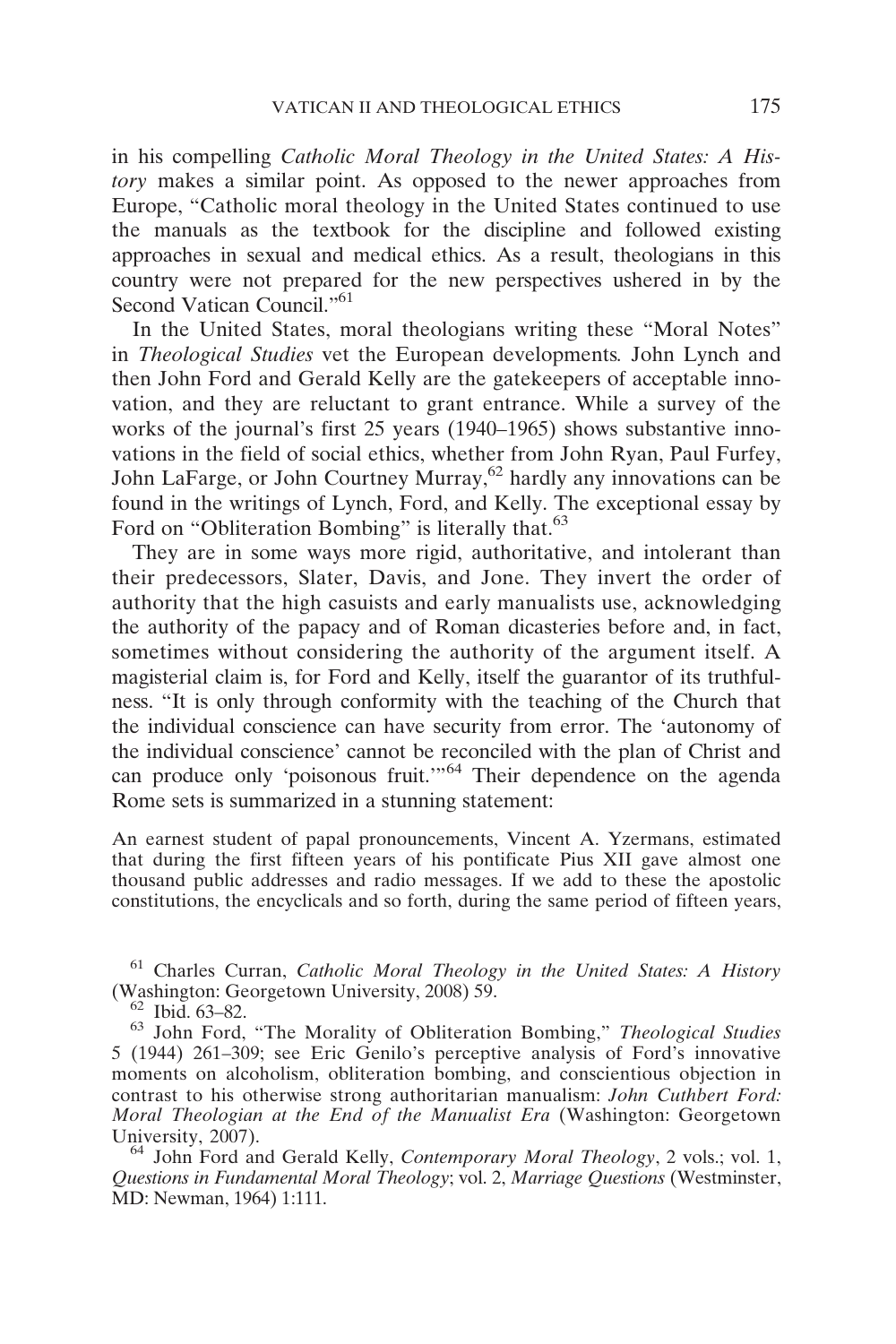and add furthermore all the papal statements during the subsequent years, we have well over a thousand papal documents. . . . Merely from the point of view of volume, therefore, one can readily appreciate that it was not mere facetiousness that led a theologian to remark, that even if the Holy See were to remain silent for ten years, the theologians would have plenty to do in classifying and evaluating the theological significance of Pius XII's public statements.<sup>65</sup>

Ford and Kelly's approach is eventually critiqued by their peers. Daniel Callahan describes the authors as "loyal civil servants" and "faithful party workers" and dismisses their work "as years behind the (theological) revolution now in progress."<sup>66</sup> Later, in a significant study of Catholic medical ethics in the United States in the 20th century, David Kelly identifies the period from 1940 to 1968 as "ecclesiastical positivism": the "divine will is seen to be expressed in a specific source of revelation, the authoritative pronouncements and interpretations of the Roman Catholic magisterium."67 This same description can be given to all the moral, sexual, and medical ethics of the same period in the United States.

Despite these criticisms, Ford eventually becomes one of the three primary forces in convincing Pope Paul VI that he cannot change Casti connubii (1930) and therefore cannot accept the now-famous "majority" report of the birth control commission.<sup>68</sup> When the encyclical *Humanae* vitae appears in 1968, the episcopal conferences receive it variously: the French, German, Canadian, Scandinavian, and Dutch bishops author a variety of responses that encourage the laity to follow their consciences as they receive the encyclical; the United States' conference stands univocally in strong solidarity with the encyclical itself, with hardly a word on conscience.<sup>69</sup> As we can now see, those bishops in countries where moral theologians write for 20 years on conscience are able to invoke conscience in light of church teaching; not so in the United States. As clergy and laity in the United States hear bishops from overseas, they turn away from the manuals of Ford, Kelly, and company.

# CONTRIBUTIONS FROM EUROPE AFTER THE COUNCIL

As Ambrogio Valsecchi makes clear in his invaluable study of the ten-year debate on birth control that precedes Humane vitae's promulgation, the first of the 20,000 pages (!) of articles on the topic come

<sup>65</sup> Ibid. 1:20–21.<br><sup>66</sup> Daniel Callahan, "Authority and the Theologian," *Commonweal* 30.11 (June 5, 1964) 319–23.

 $\frac{67}{3}$  David Kelly, *The Emergence of Roman Catholic Medical Ethics in North America* (New York: Edwin Mellen, 1979) 231.

<sup>68</sup> See Genilo, *John Cuthbert Ford* 63–65. <sup>69</sup> John Horgan, Humanae vitae *and the Bishops* (Dublin: Irish University, 1972).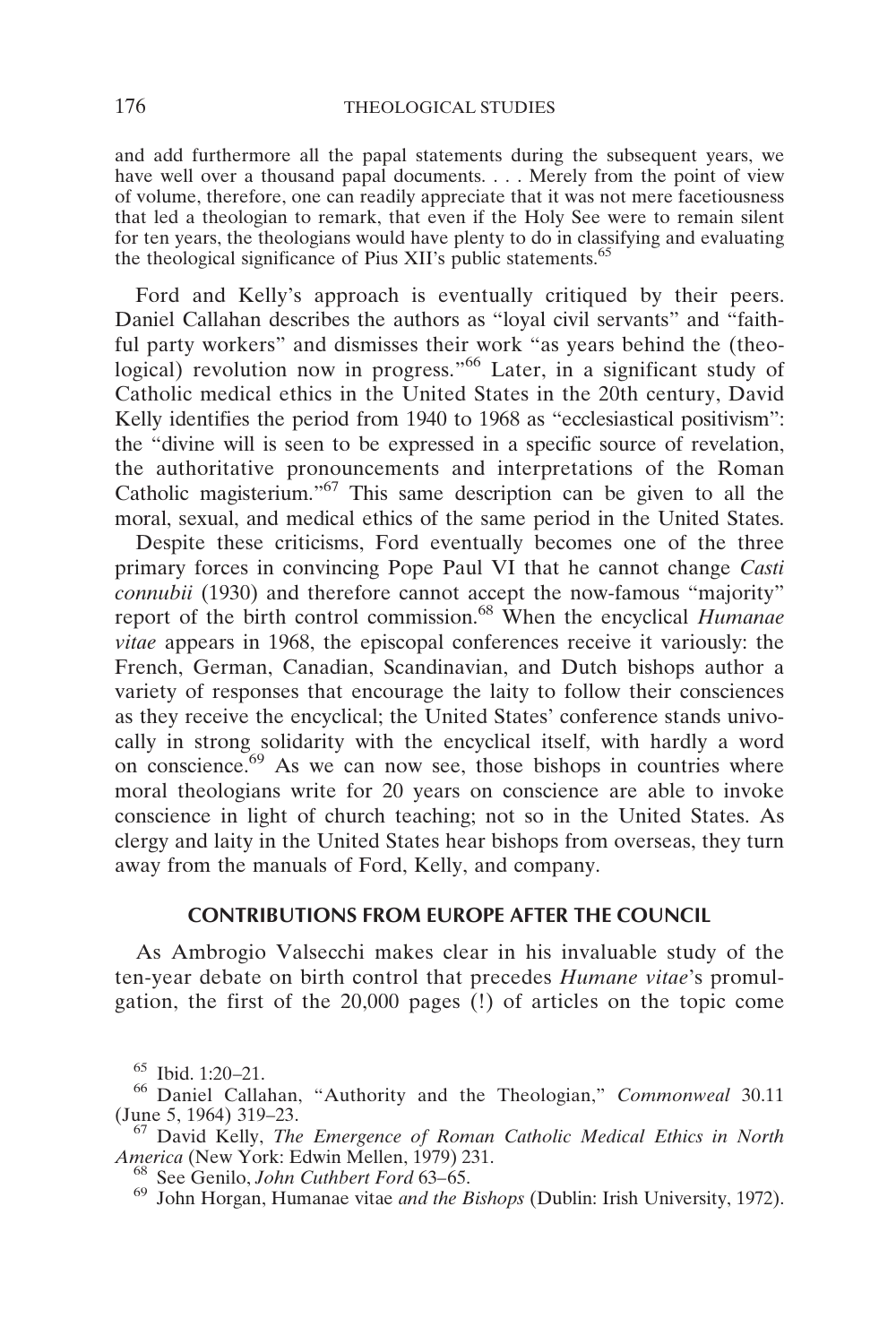from John Lynch, Francis Connell, and other moralists in the United States. In 1957, with the research of Dr. John Rock, questions regarding the valid use of progestational steroids are raised, and moralists see the drugs as valid to use for therapeutic reasons, but not for contraception. But then in 1958, Louis Janssens, the eminent moral theologian at Leuven University, becomes the first European to weigh in on the discussion, saying that the drugs may be legitimately used for therapeutic reasons, but he remains remarkably silent on contraception.<sup>70</sup>

Still, among moralists there is little new until 1963 when Rock writes his bestselling book, The Time Has Come.<sup>71</sup> Then Janssens breaks ranks with his fellow moralists and argues that the use of anovulant drugs are no different in intentionality from using a "natural" method that depends on a woman's infertile period.<sup>72</sup> A variety of Europeans follow in kind, but Kelly, Lynch, and Connell react critically.<sup>73</sup>

This entire debate happens during the council. European moralists are for the most part trying to look at birth control not through the lens of a legal hermeneutics; they are looking to find out what a person in conscience should do. They are looking for the moral truth without confining themselves to the ecclesial positivism around them and the council's spirit and style are emboldening them to do so.

As Valsecchi makes clear, the debate turned into a consensus, and over these ten years European moral theologians developed a way of describing what in conscience, as a disciple of Christ, one should consider in the case of contraception or, as it was eventually called, responsible parenthood.

A key event in the formation of this consensus is the intellectual conversion of Josef Fuchs, who is added to the papal commission studying birth control, ostensibly because he seems less inclined to change than other commission members, notably Häring. Listening to the testimony of married couples, Fuchs abandons his conviction that moral truth is found necessarily and primarily in long-held norms articulated by the magisterium.74 The competency of a moral decision depends on the adequacy of the human judgment and, to Fuchs, the married couples' understanding

 $\frac{70}{2}$  Louis Jannsens, "L'inhibition d'ovulation est-elle moralement licite?"<br>Ephemerides theologicae Lovanienses 34 (1958) 357–60.

<sup>71</sup> John Rock, MD, *The Time Has Come* (London: Longmans, Green, 1963).<br><sup>72</sup> Louis Janssens, "Morale conjugale et progestogènes," *Ephemerides theologicae*<br>*Lovanieneses* 39 (1963) 787–826.

<sup>73</sup> Francis Swift, "An Analysis of the American Theological Reaction to Janssens' Stand on The Pill," *Louvain Studies* 1 (1966) 19–54.

 $^{74}$  Mark Graham, *Josef Fuchs on Natural Law* (Washington: Georgetown University, 2002); James F. Keenan, "Josef Fuchs and the Question of Moral Objectivity in Roman Catholic Ethical Reasoning," Religious Studies Review 24 (1998) 253–58.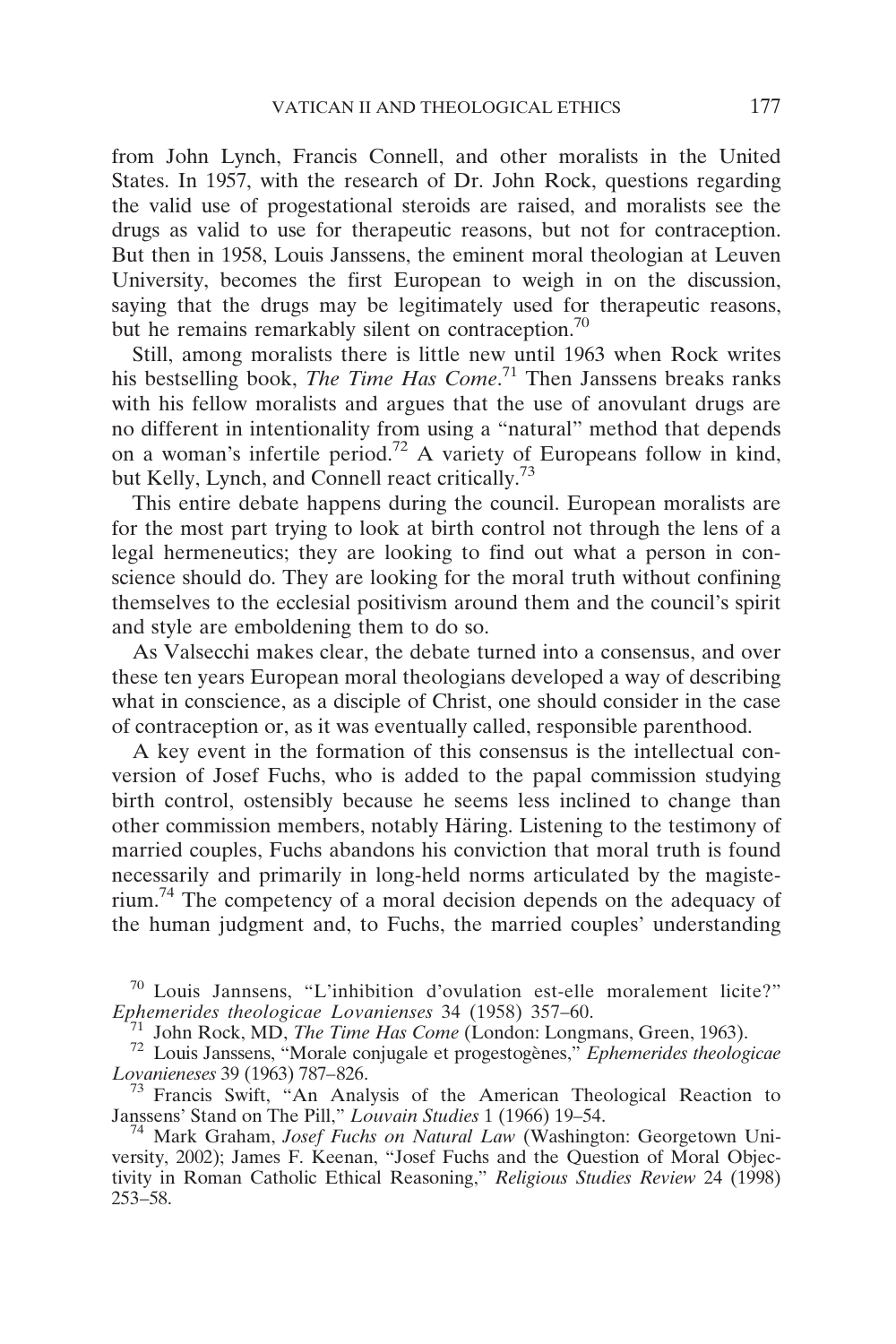of the specific claims on them is more comprehensive and more adequate than the general teachings of Rome. Fuchs acknowledges here that one finds moral truth through the discernment of an informed conscience confronting reality.

A look at the birth control commission's famous "Majority Report," a document remarkably different from Humanae vitae, in part because the former tries to situate itself in the legacy of Gaudium et spes, helps us not doubt or contradict the encyclical's claims, but rather understand the historical consensus that emerges among both the European episcopacy and moral theologians with regard to conscience's obligation to discover and express moral truth.

In resolving the similar problem of responsible parenthood and the appropriate determination of the size of the family, Vatican Council II has shown the way. The objective criteria are the various values and needs duly and harmoniously evaluated. These objective criteria are to be applied by the couples, acting from a rightly formed conscience and according to their concrete situation. In the words of the Council: "Thus they will fulfill their task with human and Christian responsibility. With docile reverence toward God, they will come to the right decision by common counsel and effort. They will thoughtfully take into account both their own welfare and that of their children, those already born and those which may be foreseen"[Gaudium et spes no. 50].

. . . There are various objective criteria which are concretely applied by couples themselves acting with a rightly formed conscience. . . . These objective criteria are the couples', to be applied by them to their concrete situation, avoiding pure arbitrariness in forming their judgment. It is impossible to determine exhaustively by a general judgment and ahead of time for each individual case what these objective criteria will demand in the concrete situation of a couple.<sup>75</sup>

In presenting the report on June 9, 1966, the primary author, Josef Fuchs, explains that the locus for finding moral truth has shifted from manualist teachings to persons judging in conscience: "Many confuse objective morality with the prescriptions of the Church. . . . We have to realize that reality is what is. And we grow to understand it with our reason, aided by law. We have to educate people to assume responsibility and not just to follow the law."<sup>76</sup> The turn to responsibility, the model first proposed by Haring, is now operative.

Later, from 1970 until 2000 the search for moral truth in Europe enters into a protracted debate between how "radical" is the judgment of personal conscience for the Christian disciple. Alfons Auer, Dietmar Mieth,

<sup>75</sup> "Responsible Parenthood': Majority Report of the Birth Control Commission," in Robert McClory, Turning Point: The Inside Story of the Papal Birth Control Commission, and How Humanae vitae Changed the Life of Patty Crowley and the Future of the Church (New York: Crossroad, 1995) 171–87, at 180–81.

 $^{76}$  Robert Kaiser, The Politics of Sex and Religion: A Case History in the Development of Doctrine 1962–1984 (Kansas City, MO: Leaven, 1985) 154.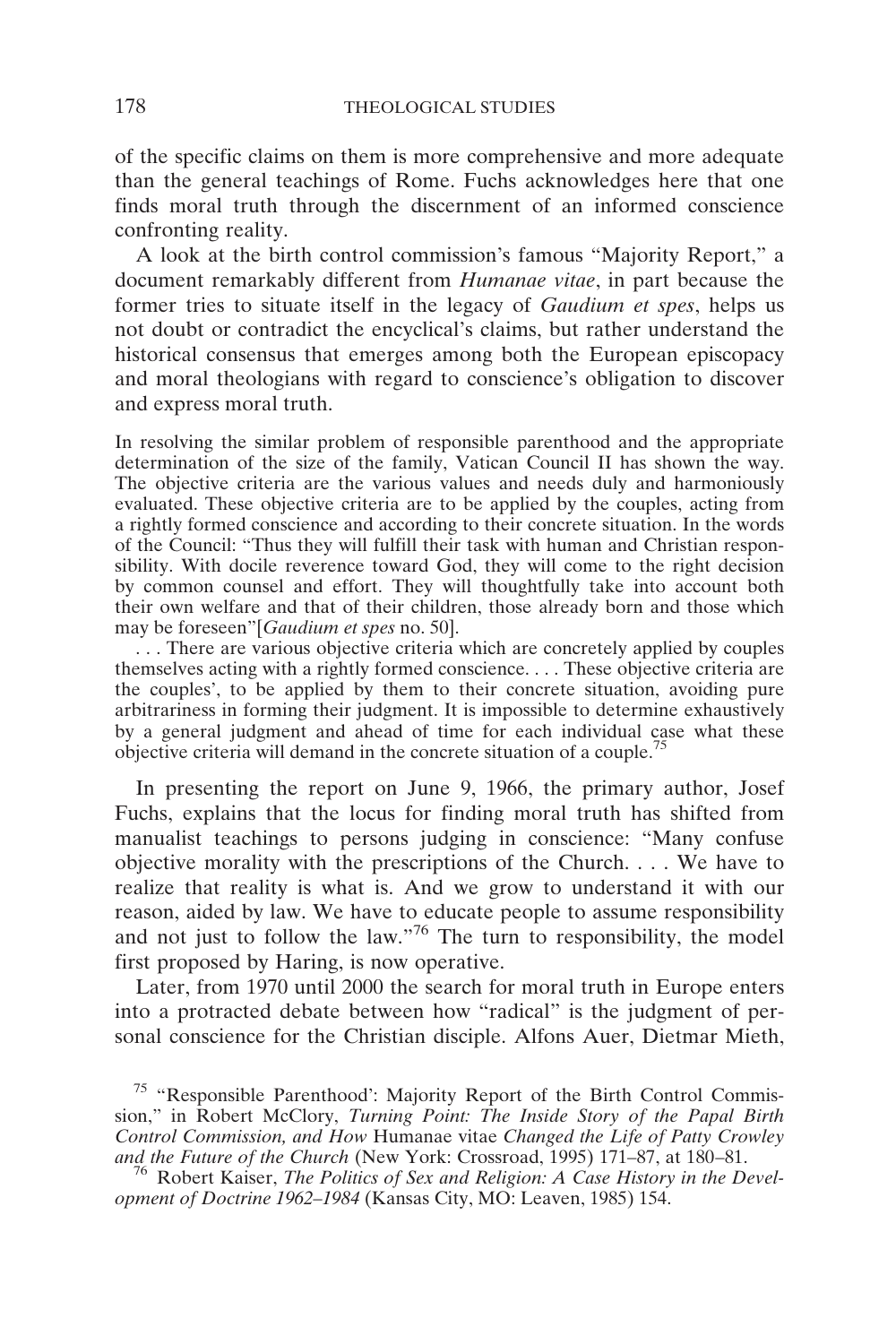Antonio Autiero, and Bruno Schüller propose an "autonomous ethics," arguing that the possibility of moral decision making needs to be authenticated in a conscientious accountability for oneself as the ultimate source of moral judgment. Proponents of "an ethics of faith," notably Cardinal Joseph Ratzinger and Hans Urs von Balthasar, counter that the accountability and the decision making itself occurs within a faith community that shapes and instructs the Christian conscience.<sup>77</sup> Later Franz Böckle proposes a "theonomous autonomy,"<sup>78</sup> claiming that the competency and responsibility for our autonomy derives from God. For him, Catholic autonomous ethics presupposes a radical dependency on God and this dependency does not negate the claims and responsibility for autonomy. Marciano Vidal and Klaus Demmer offer similar viewpoints.<sup>79</sup> Today, even though John Paul II's encyclical Veritatis splendor (1993) attempts to resolve these differences, European theological ethicists insist on an autonomous ethics, albeit one that is more relational in a theonomous context.<sup>80</sup>

It seems, in fact, that as we descend into the particular judgments we make, the acting Christian moral person finds herself not on one side or the other of the debate but somehow along a spectrum that spans these two positions. Moreover, I personally believe that we need to vest the discussion on conscience and faith in the language of grace and virtue. I propose that if we accept Demmer's view that conscience is at the origin of every decision,<sup>81</sup> we can still ask: how does grace influence and enable our consciences, whether we are animated by the love command, whether we act in solidarity with and vigilant for the needs of the neighbor, and whether the epistemic virtue of humility<sup>82</sup> is at work in our final assessments?<sup>83</sup>

<sup>77</sup> Charles E. Curran and Richard A. McCormick, eds., *The Distinctiveness of Christian Ethics*, Readings in Moral Theology 2 (New York: Paulist, 1980).

 $^{78}$  Franz Böckle, "Theonome Autonomie: Zur Aufgabenstellung einer fundamentalen Moraltheologie," in Humanum: Moraltheologie im Dienst des Menschen; Festschrift für Richard Egenter, ed. Johannes Gründel, Fritz Rauh, and<br>Volker Eid (Düsseldorf: Patmos, 1972) 17–46.

<sup>79</sup> James F. Keenan, S.J., and Thomas R. Kopfensteiner, "Moral Theology out of Western Europe," *Theological Studies* 59 (1998) 107–35.

 $80$  As M. Cathleen Kaveny notes, the encyclical itself highlights an appreciation for the new competency of the conscience of the acting person: "The Spirit of Vatican II and Moral Theology: *Evangelium Vitae* as a Case Study," in *After Vatican II* 43–67.

 $81$  Klaus Demmer, Living the Truth: A Theory of Action, trans. Brian McNeil, foreword James F. Keenan, S.J. (Washington: Georgetown University, 2010) 118–50. See Roberto Dell'Oro, "Recasting fundamental moral theology: Notes on Klaus Demmer's Christological Anthropology," Gregorianum 93 (2012) 463–83.

 $\frac{82}{10}$  Lisa Fullam, *The Virtue of Humility: A Thomistic Apologetic* (Lewiston: Mellen, 2009).

<sup>83</sup> James F. Keenan, "Catholic Conscience Awakening: The Evolution of Our Contemporary Dependence on Conscience," in Fluchtpunkt Fundamentalismus: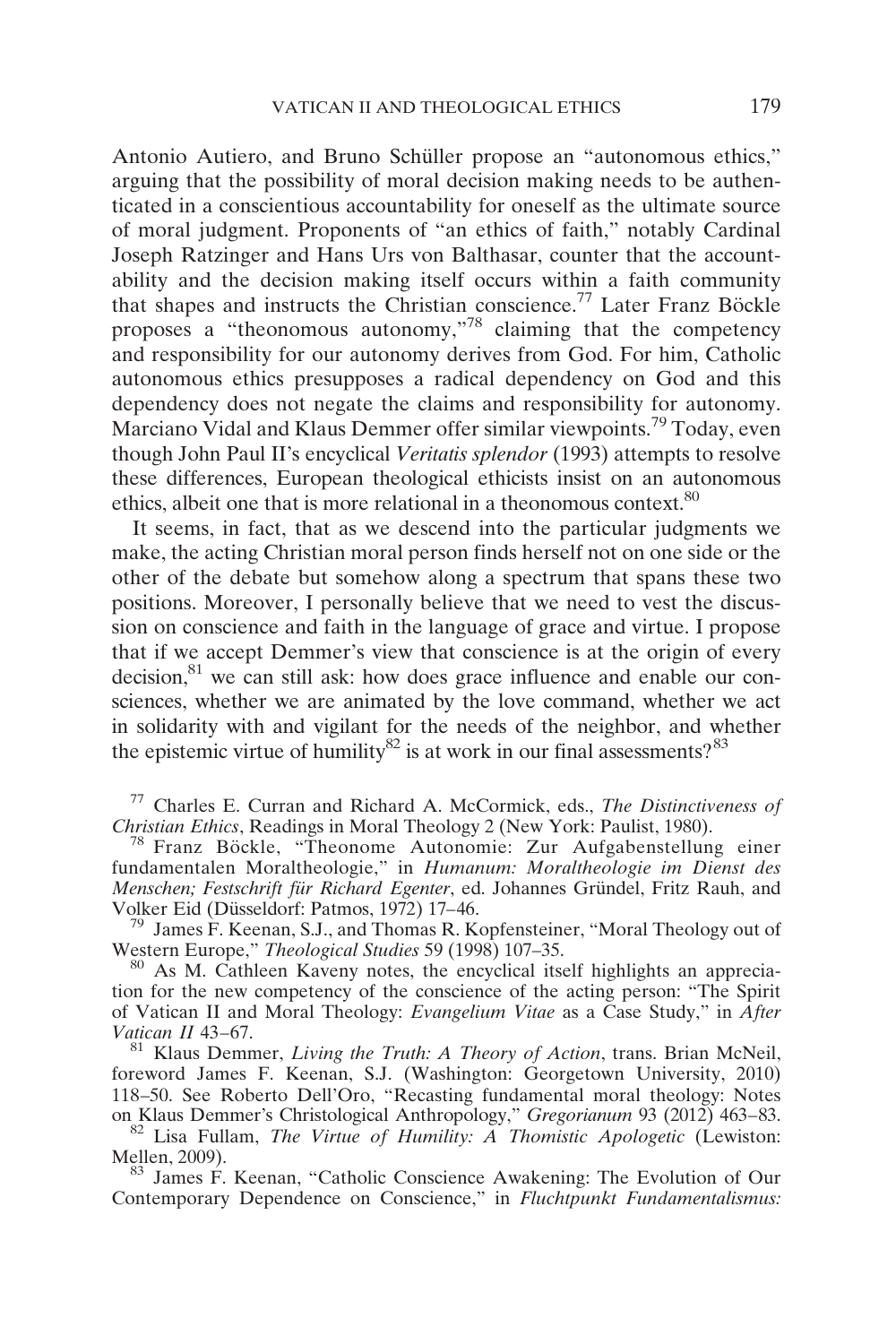The European discussion on faith and conscience is paralleled later by others writing on the magisterium and conscience<sup>84</sup> and tradition and conscience.<sup>85</sup> But at the end, the Europeans maintain a remarkable and enduring defense of the primacy of conscience as the locus for moral responsibility to the call of discipleship.

#### CONTRIBUTIONS FROM LATIN AMERICA

From Latin America, liberation theology brings to theological ethics the option for the poor as a response to oppressive suffering. Gustavo Gutierrez above all, by announcing the irruption of the poor as a new historical event, awakens the world to the experiences and voices of those long ignored. In A Theology of Liberation: History, Politics, Salvation (1971), he summons us to stand politically and religiously in solidarity with those marginalized by power and economic forces.86 His option for the poor becomes a hermeneutical principle for interpreting the legitimacy and purpose of theology.<sup>87</sup> Through it, he endorses a critical reflection on praxis and makes us realize that the end of theological ethics is action: to respond to the world of suffering inhabited by the poor.

This is an entirely new theological agenda. Strange as it might seem, we cannot find in the moral manuals from the 16th to the 20th century hardly any comment on suffering. It is simply not an ethical category. Servais Pinckaers agrees: "The manuals of moral theology have hardly anything to say about suffering."<sup>88</sup> He also adds that even in *The Law of Christ*, Häring rarely attends to it. With the irruption of the poor in liberation theology comes the irruption of suffering as a central concern for theological ethics.

In the world of suffering are often found interlocking patterns of oppression and domination, established by unexamined yet causal discriminating

Gegenwartsdiagnosen katholischer Moral, ed. Stephan Goertz, Rudolf B. Hein, and Katharina Klöcker (Freiburg: Herder, 2013) 301–25.

 $84$  Charles E. Curran and Richard A. McCormick, The Magisterium and Morality, Readings in Moral Theology 3 (New York: Paulist, 1982).

<sup>85</sup> Brian V. Johnstone, C.Ss.R., "Can Tradition Be a Source of Moral Truth? A Reply to Karl-Wilhelm Merks," Studia moralia 37 (1999) 431–51; Karl-Wilhelm Merks, "Tradition und moralische Wahrheit: Eine Antwort an Brian V. Johnstone,"

 $^{86}$  Gustavo Gutiérrez, A Theology of Liberation: History, Politics, Salvation (Maryknoll, NY: Orbis, 1971).

 $^{87}$  Gustavo Gutiérrez, "Option for the Poor," in Mysterium Liberationis: Fundamental Concepts of Liberation Theology, ed. Ignacio Ellacuria and Jon Sobrino (Maryknoll, NY: Orbis, 1993) 235–50; James Nickoloff, ed., *Gustavo Gutiérrez: Essential Writings* (Maryknoll, NY: Orbis, 1996).

<sup>&</sup>lt;sup>88</sup> Servais Pinckaers, The Sources of Christian Ethics (Washington: Catholic University of America, 1995) 24.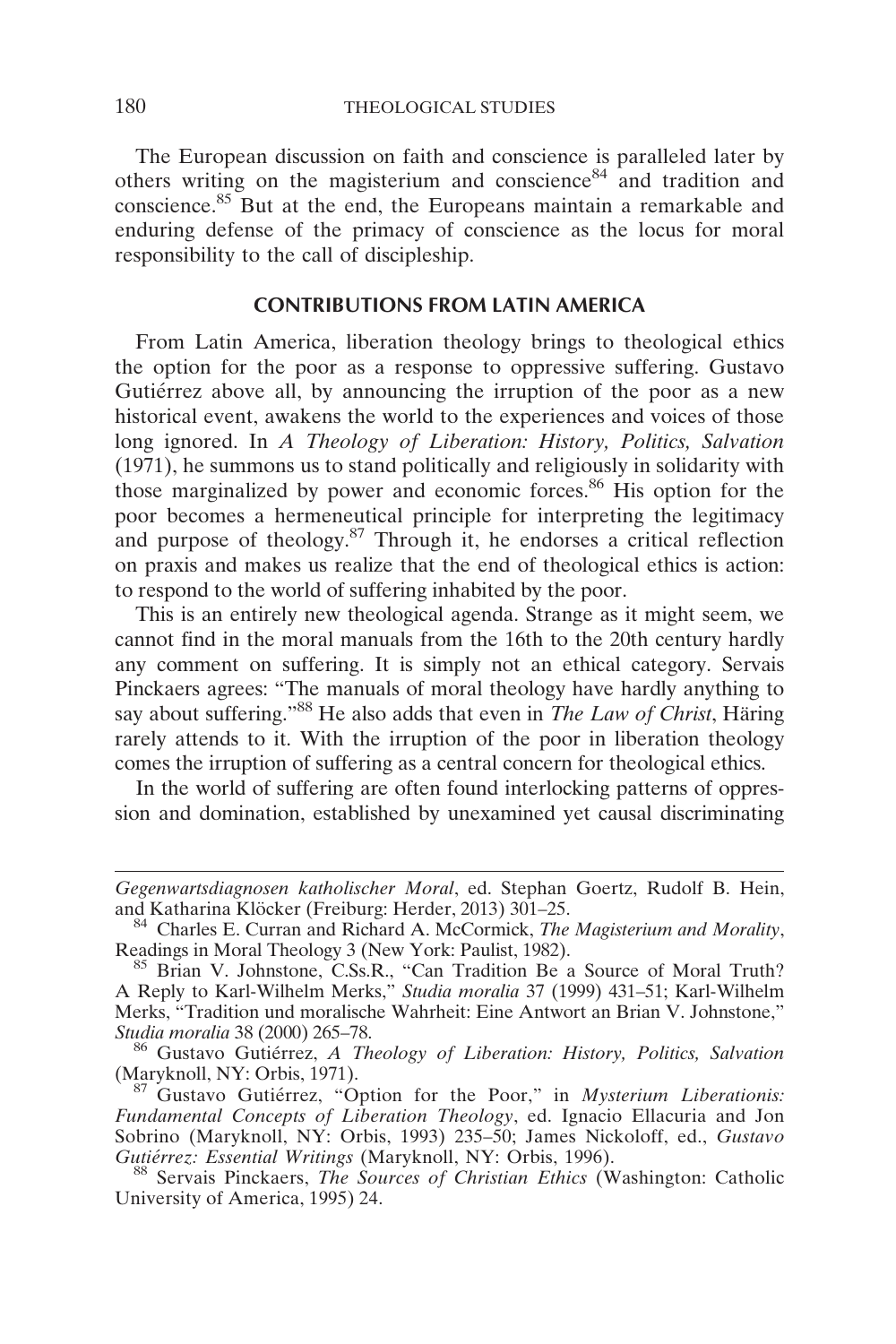structures of economic and social power. These structures become the subject of analysis and in time are called "structures of sin," and people in positions of authority are seen as morally responsible for them. Later, social sin is attributed not only to those in designated power but also to the societies themselves whereby ordinary members' implicit tolerance and complacent ignorance of these structures allow them to be beneficiaries of the very structures that continued to alienate and oppress the poor.<sup>89</sup>

Relying on the developments of theology particularly as an outgrowth of *Gaudium et spes*, Gutiérrez turns to other resources from the tradition, both biblical<sup>90</sup> and historical,<sup>91</sup> to assert that the call to attend to human suffering has been an enduring one. While Europeans develop the source of moral responsibility in the primacy of the Christian conscience, liberation theology proposes the suffering of the poor as those to whom conscience must respond.

From El Salvador, Jon Sobrino calls for theology as an intellectus amoris and insists that theology is always in relationship to actual concrete realities, locating itself in love of those in profound suffering of the world.<sup>92</sup> Sobrino's theology depends on the historicity of Jesus.<sup>93</sup> He sees the failure of Christologies to capture the historical death of Jesus on the cross as the fundamental oversight that leads us to ignore the call of the kingdom and the need to respond to the option of the poor. Thus just as God in Jesus Christ did not abandon the historical world to its wretchedness, neither can we.<sup>94</sup> That *imitatio Christi* is then the embodiment of the spirituality that we need to follow Christ in ministering to those who suffer.<sup>95</sup>

<sup>89</sup> Peter Henriot, "The Concept of Social Sin," Catholic Mind (1973) 38-53; Kenneth Himes, "Social Sin and the Role of the Individual," Annual of the Society of Christian Ethics (1986) 183–213; Mark O'Keefe, What Are They Saying about Social Sin? (New York: Paulist, 1990); Margaret Pfeil, "Doctrinal Implications of Magisterial Use of the Language of Social Sin," Louvain Studies 27 (2002) 132–152, at 152.

<sup>190</sup> Gustavo Gutiérrez, *On Job: God Talk and the Suffering of the Innocent* (Maryknoll, NY: Orbis, 1987).

 $\bigcup_{91}^{91}$  Gustavo Gutiérrez, *Las Casas: In Search of the Poor of Jesus Christ* (Maryknoll, NY: Orbis 1993).

 $\frac{92}{92}$  Jon Sobrino, "Theology in a Suffering World," in The Principle of Mercy: Taking the Crucified People from the Cross (Maryknoll, NY: Orbis, 1994) 27–46. See Stephen J. Pope, ed., Hope and Solidarity: Jon Sobrino's Challenge to Christian Theology (Maryknoll, NY: Orbis, 2008).<br><sup>93</sup> Jon Sobrino, *Christology at the Crossroads* (Maryknoll, NY: Orbis, 1976);

Sobrino, Jesus the Liberator: A Historical-Theological Reading of Jesus of Nazareth

(Maryknoll, NY: Orbis, 1993).<br><sup>94</sup> Jon Sobrino, *No Salvation Outside the Poor: Prophetic-Utopian Essays*<br>(Maryknoll, NY: Orbis 2008).

 $<sup>95</sup>$  Jon Sobrino, "Spirituality and the Following of Jesus," in Mysterium</sup> Liberationis 677–701.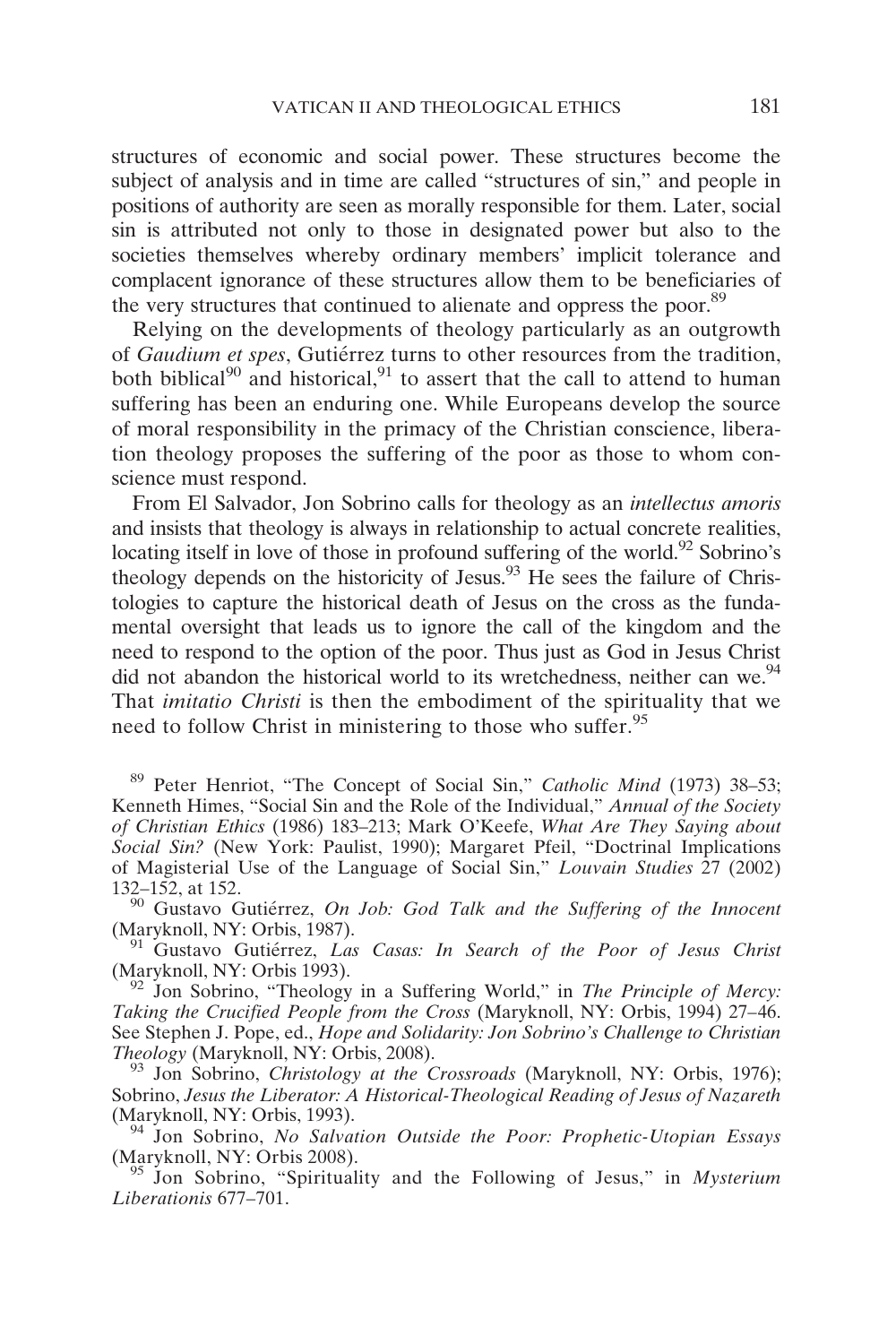In Latin America, theological ethics has a deep resonance with the proposals of liberation theology: a critical reflection on praxis, a call to respond to human suffering, the option for the poor, and the naming of social sin and the structures of sin. In response to their innovation, Europeans see liberation theology as the agenda that an autonomous conscience should appropriate.<sup>96</sup>

In a similar way, Margaret Farley identifies love and suffering as the two central human experiences that all human beings encounter and suggests that they are the two foci of all theological ethics, above all in a love that responds to suffering.<sup>97</sup> Throughout history, from Paul to Augustine to Aquinas to Benedict XVI, we can find in moral theology love or charity at the heart of the Christian moral life.<sup>98</sup> But we do not find an attention to suffering. One of the impacts of Vatican II is then clearly the irruption of suffering and the concomitant call to answer in solidarity and to alleviate suffering wherever possible. The agenda of theological ethics is being set.

# CONTRIBUTIONS FROM THE UNITED STATES

In 1965, Richard McCormick becomes editor of the "Moral Notes" in Theological Studies and for 20 years moderates the most extensive debates in moral theology.<sup>99</sup> With McCormick, the "Notes" are no longer the last bastion of manualism. While anyone could rightly question the way he often corrals most Europeans together, suggesting implicitly that they are all in agreement, McCormick shows his mastery when he descends into the particulars of individual theologians' contributions. There he brings his natural casuistic instincts to bear as he analyzes the debates about deontology and proportionalism,<sup>100</sup> autonomous morality and an ethics of

<sup>96</sup> Marciano Vidal, "Is Morality Based on Autonomy Compatible with the Ethics of Liberation?" in Ethics of Liberation or the Liberation of Ethics, ed. Dietmar Mieth and Jacques Pohier (London: T. & T. Clark, 1984) 80–86; Dietmar Mieth, "Autonomy or Liberation—Two Paradigms of Christian Ethics?" in ibid. 87–93.

 $197$  Margaret Farley, "How Shall We Love in a Post-Modern World?," Curran and McCormick, ed., The Historical Development of Fundamental Moral Theology in the United States, Readings in Moral Theology 11 (New York: Paulist, 1999) 307-25.

<sup>98</sup> Edward Vacek, *Love, Human and Divine: The Heart of Christian Ethics* (Washington: Georgetown University, 1994).

<sup>99</sup> For an excellent study, see Paulinus Ikechukwu Odozor, Richard McCormick and the Renewal of Moral Theology (Notre Dame. IN: University of Notre Dame, 1995).

 $\frac{100}{100}$  See Richard A. McCormick and Paul Ramsey, eds., *Doing Evil to Achieve* Good: Moral Choice in Conflict Situations (Chicago: Loyola University, 1978); on the "transitional" nature of proportionalism see Keenan, A History 156–58.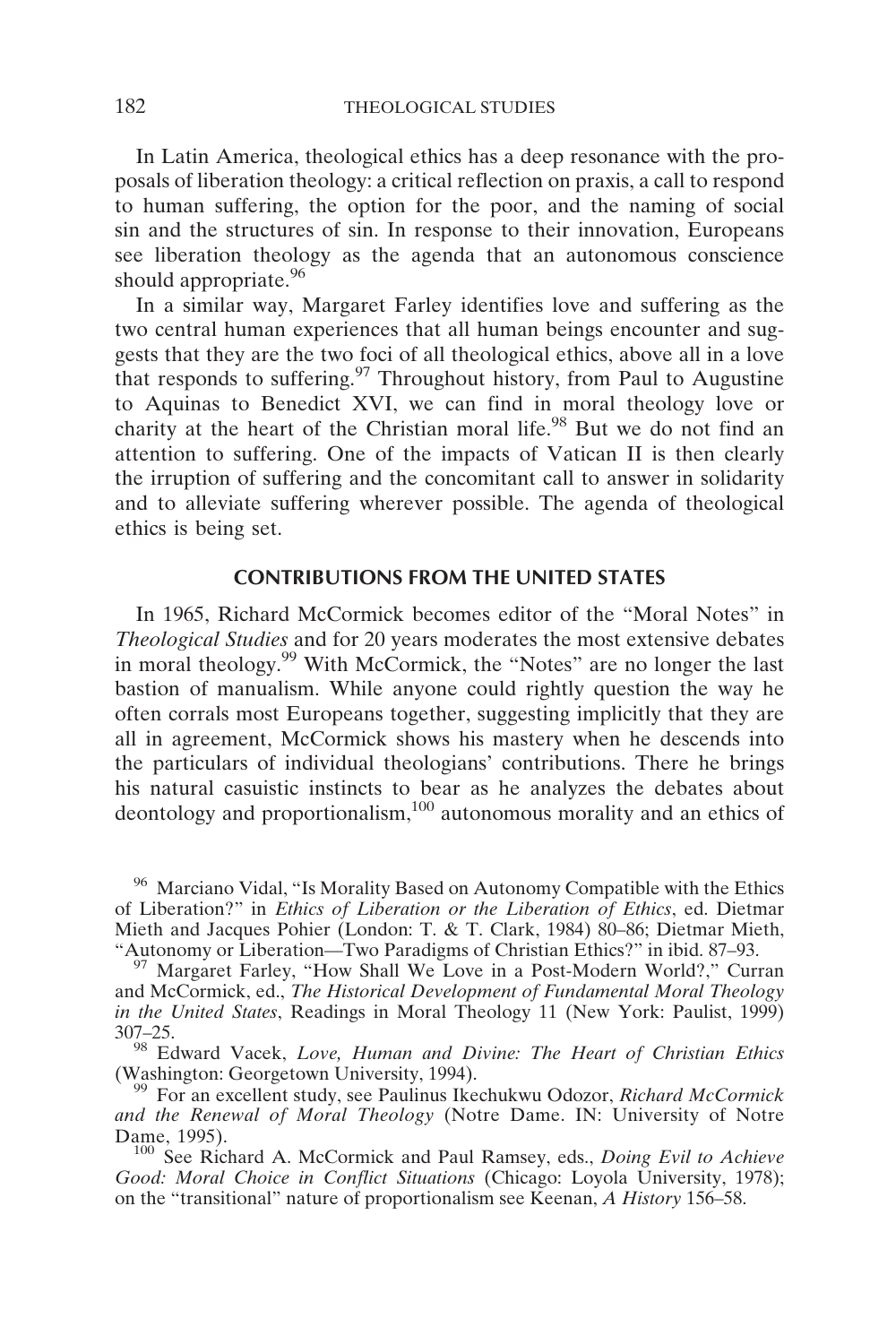faith, rightness and goodness, magisterial authority and dissent. No European does what the multilingual McCormick does: present, engage, and incorporate the thousands of contributions being made in theological ethics worldwide.<sup>101</sup>

To complement his "Notes," he coedits with Charles Curran a series of collections of internationally, distinguished essays on particular topics in moral theology: moral norms, the proprium of moral theology, the magisterium, feminism, the development of moral doctrine, etc. $102$ 

During the 1970s, Curran writes on fundamental moral theology<sup>103</sup> and specific contemporary moral issues.<sup>104</sup> At the same time he develops an argument for dissent to moral teaching.<sup>105</sup> In 1980, he authors a landmark essay on method in moral theology, a relational-responsibility model based on the five Christian mysteries: creation, incarnation, sin, redemption, and resurrection destiny.<sup>106</sup> The model is evidently indebted to Haring's own responsibility ethics, but it makes more explicit the claims to relationality.107 Today Curran publishes his major books with Georgetown University Press, offering us fundamental assessments on the origins and history of moral theology in the United States, the church's social teaching and its mission, and the moral theology of Pope John Paul II.<sup>108</sup>

<sup>101</sup> Richard A. McCormick, Notes on Moral Theology, 1965 through 1980 and Notes on Moral Theology, 1981 through 1984 (Washington: University Press of America, 1981, 1984).

 $102$  The series is entitled Readings in Moral Theology and runs to 16 volumes. After volume 11 Curran carries on the series, coediting it with women scholars like Margaret Farley, Lisa Fullam, and Julie Hanlon Rubio.

 $^{103}$  Charles E. Curran, New Perspectives in Moral Theology (Notre Dame, IN: Fides, 1974); Ongoing Revision in Moral Theology (Notre Dame, IN: Fides, 1975); Themes in Fundamental Moral Theology (Notre Dame, IN: University of Notre Dame, 1977); Transition and Tradition in Moral Theology (Notre Dame, IN: University of Notre Dame, 1979).

<sup>104</sup> Charles E. Curran, *Contemporary Problems in Moral Theology* (Notre Dame, IN: Fides, 1970); Medicine and Morals (Washington: Corpus, 1970); Issues in Sexual and Medical Ethics (Notre Dame, IN: University of Notre Dame, 1978).<br><sup>105</sup> Charles E. Curran, *Faithful Dissent* (Kansas City, MO: Sheed & Ward 1986).

Charles E. Curran and Richard A. McCormick, *Dissent in the Church*, Readings in Moral Theology 6 (New York: Paulist, 1988).

<sup>106</sup> Charles E. Curran, "Method in Moral Theology: An Overview from an American Perspective," *Studia moralia* 18 (1980) 107–28.

 $107$  On Curran's method, see James J. Walter, Timothy O'Connell, and Thomas Shannon, eds., *A Call to Fidelity: On the Moral Theology of Charles E. Curran* (Washington: Georgetown University, 2002) 37–54.

<sup>108</sup> Besides the texts mentioned above, see Curran's publications from Georgetown University Press: The Origins of Moral Theology in the United States: Three Different Approaches (1997); Catholic Social Teaching, 1981–Present: A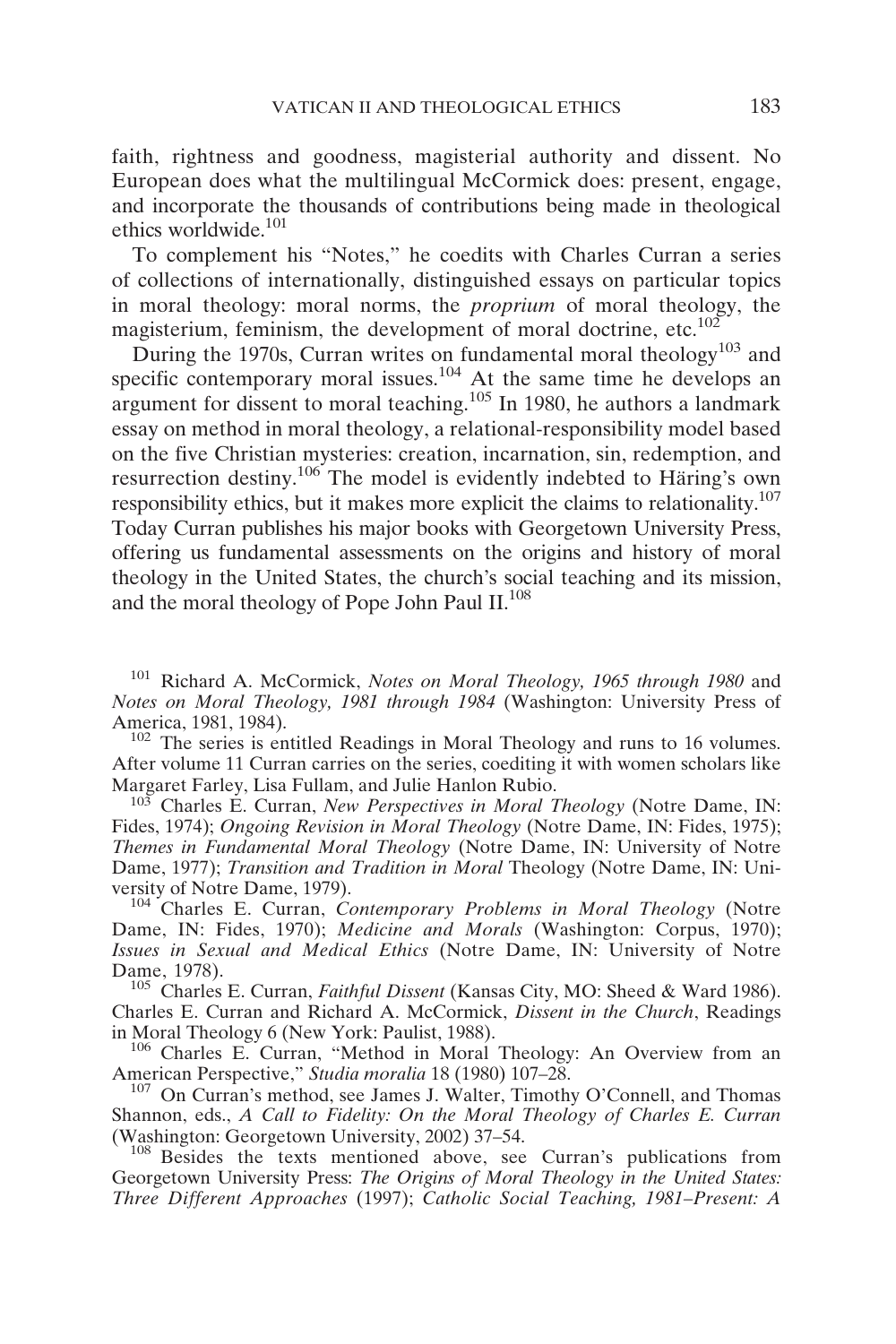Together Curran and McCormick shape the available bibliography for the development of theological ethics in the United States and promote an ongoing literacy in the United States among bishops, priests, theologians, and laity regarding recent innovations in theology.

After McCormick and Curran another set of movements emerge. I have argued elsewhere that the influence of liberation theology in the United States led to the development of feminist theology, black theology, and womanist theological ethics in the United States.<sup>109</sup> Here I want to propose that besides these theological contributions two significant, fairly unique developments from the United States are the introduction of the Catholic social tradition into the areas of fundamental, sexual, and medical ethics and the retrieval of virtue ethics.

If we remember that the distinctive ethical innovation in the United States from 1940 to the council was the social ethics of John Ryan and John Courtney Murray, then wisely the next generation of theological ethics develops it strengths. David Hollenbach, in particular, advances that tradi- $\frac{110}{3}$  and addresses a wide array of issues: mediating claims in conflict, promoting a new perspective for an equitable justice, developing the respect of human rights, analyzing issues of war and peace in a nuclear age, and deepening the notion of common good to reflect better the world in which we live.<sup>111</sup> More recently he writes on the issues of refugees and forced migration.<sup>112</sup>

Along with Margaret Farley and many others,<sup>113</sup> Lisa Sowle Cahill promotes the inclusive agenda of connecting feminism to the Catholic social tradition and bringing that connection to the major areas of applied ethics. In 1985, she writes on an ethics of sexuality and explores the sources

Historical, Theological, and Ethical Analysis (2002); The Moral Theology of Pope John Paul II (2005); The Social Mission of the U.S. Catholic Church:  $\AA$  Theological Perspective (2011).

Theology Keenan, A History 211–16.<br>
<sup>110</sup> David Hollenbach, "Religious Freedom, Morality, and Law: John Courtney<br>
Murray Today," Journal of Moral Theology 1.1 (2012) 43–68.

 $^{111}$  David Hollenbach, Claims in Conflict: Retrieving and Renewing the Catholic Human Rights Tradition (New York: Paulist, 1979); Nuclear Ethics: A Christian Moral Argument (New York: Paulist, 1983); The Common Good and Christian Ethics (New York: Cambridge University, 2002); Justice, Peace, and Human Rights: American Catholic Social Ethics in a Pluralistic World (New York: Crossroads, 1988); The Global Face of Public Faith: Politics, Human Rights,

and Christian Faith (Washington: Georgetown University, 2003)<br><sup>112</sup> David Hollenbach, ed., *Refugee Rights: Ethics, Advocacy, and Africa*<br>(Washington: Georgetown University, 2008).

 $113$  See Margaret Farley, Just Love: A Framework for Christian Sexual Ethics (New York: Continuum, 2006).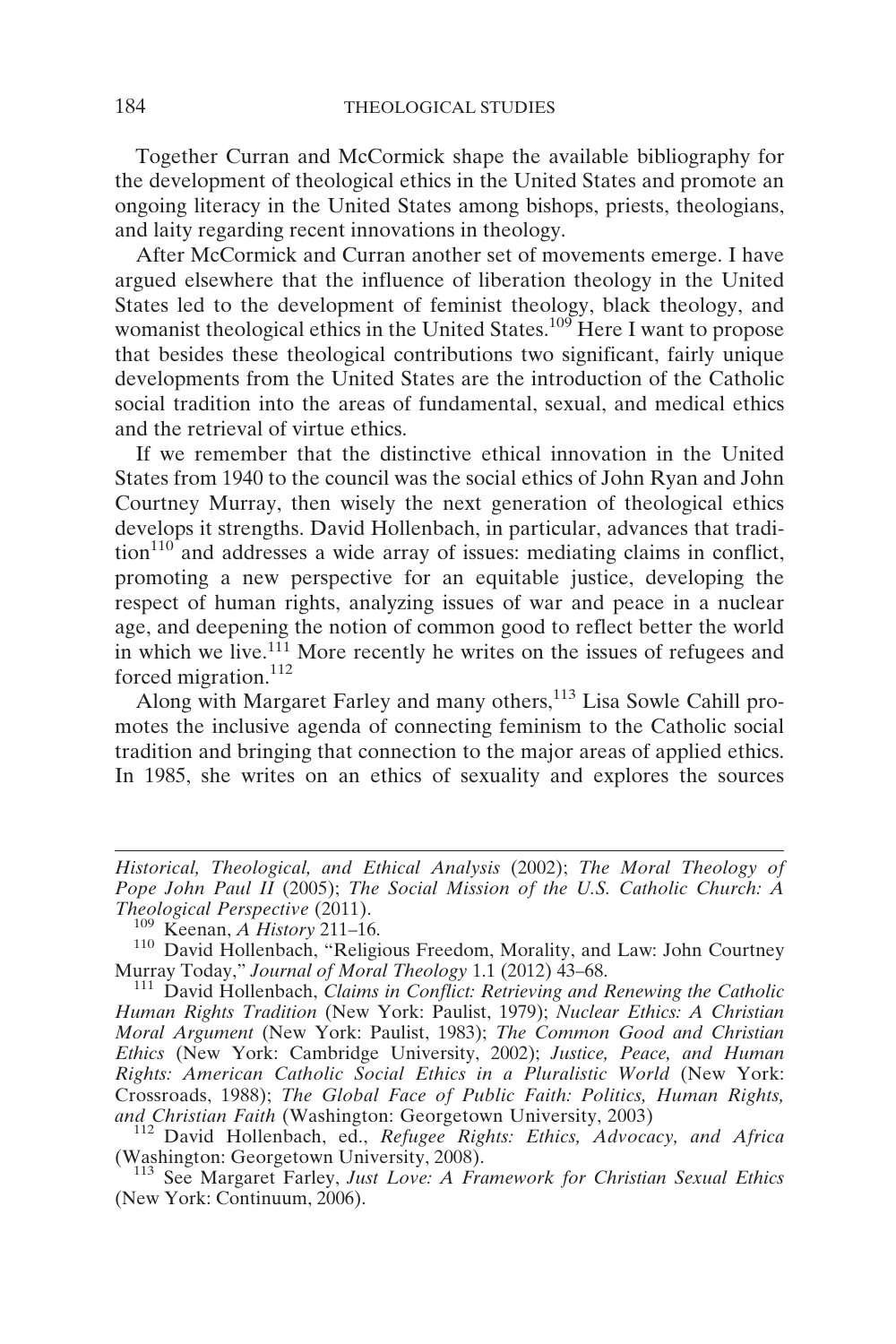of Christian ethics: Scripture, tradition, human nature, and experience. These categories are seen not as distinct, but rather as interrelated and mutually defining. In this context, she develops certain concepts that became foundational for her own positions: feminism, the common good, and moral practices.<sup>114</sup>

Later she advances a sexual ethics that is deeply relational, promoting gender equity, and contending that sexuality should fortify not privacy but rather integral relationships within the common good.<sup>115</sup>

More recently, she writes on bioethics.<sup>116</sup> Here she turns to the common good, solidarity, structural injustice and sin, and the option for the poor concepts that had been used until this point only in the field of social ethics—and draws them into bioethics.<sup>117</sup> Here she insists on justice, examines the economic realities that drive so much research while at the same time disenfranchising those most in need, chides the glorification and fascination with a technology that is more market- than persondriven, and remains in solidarity with women throughout the world, particularly those most alienated from current medical advances.<sup>118</sup>

Cahill's purpose in writing is to bring about actions, practices, and policies that achieve a greater equity and solidarity with those suffering in the world. As she said in her presentation in Padua at the international conference of Catholic theological ethics:

Modern terms such as "human dignity," "full humanity," "democracy," "human rights," "equality," "solidarity," and "equal opportunity" are ways of challenging inequitable access patterns. Such language represents a social, political, and legal ethos in which participation in the common good and access to basic goods of society [are] universally shared, even though on many possible cultural models. This is the modern definition of social justice, and social justice is an indispensable constituent of contemporary moral theology.<sup>119</sup>

<sup>114</sup> Lisa Sowle Cahill, *Between the Sexes: Foundations for a Christian Ethics of Sexuality* (New York: Paulist, 1985).

<sup>115</sup> Lisa Sowle Cahill, *Women and Sexuality* (New York: Paulist, 1992); Sex, Gender, and Christian Ethics (New York: Cambridge University, 1996).

 $^{116}$  Lisa Sowle Cahill, *Bioethics and the Common Good* (Milwaukee: Marquette University, 2003).

<sup>117</sup> Lisa Sowle Cahill, "Bioethics," Theological Studies 67 (2006) 120-42; "Bioethics, Theology, and Social Change," Journal of Religious Ethics 31 (2003) 363–98; "Biotech and Justice: Catching Up with the Real World Order," Hastings

 $^{118}$  Lisa Sowle Cahill, *Theological Bioethics: Participation, Justice, and Change* (Washington: Georgetown University, 2005).<br><sup>119</sup> Lisa Sowle Cahill, "Moral Theology: From Evolutionary to Revolutionary

Change," in Catholic Theological Ethics in the World Church: The Plenary Papers from the First Cross-Cultural Conference on Catholic Theological Ethics, ed. James F. Keenan, S.J. (New York: Continuum, 2007) 221–27, at 225.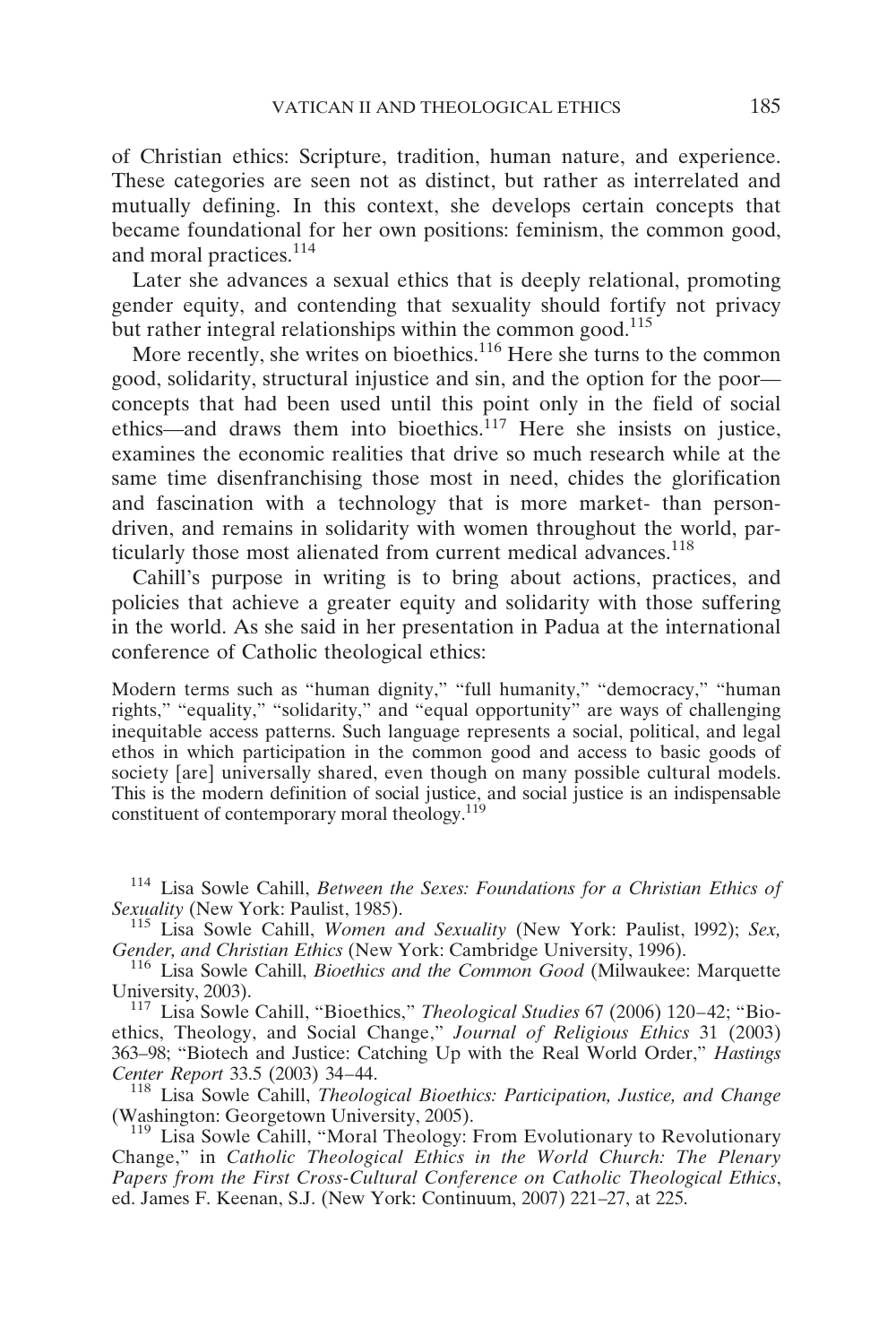In sum, Cahill brings the resources of the Catholic social tradition into the framework of theological ethics. She insists that as we do theology we examine narrative claims, social practices, and institutional structures. She advocates an action-oriented ethics that seeks to extend the parameters of discourse and participation and is mindful of the biases of classicism, sexism, and racism.

Concrete social changes that promote justice signify the purpose of a great deal of theological ethics in the United States.<sup>120</sup> It is a remarkable achievement, then, that only 15 years after the turn away from manualism, the US Conference of Catholic Bishops (USCCB) issue on May 3, 1983, their long-awaited, transparently-drafted, landmark statement, The Challenge of Peace: God's Promise and Our Response.<sup>121</sup> This prophetic and ethically well-argued statement gives the church in the United States a sense that working for justice is its mission.<sup>122</sup> Three years later on November 13, 1986, the bishops address the ethical issues related to the economy, in *Economic Justice for All*.<sup>123</sup> These events empower Christians around the country to reflect on the relationship of justice, the church and the world.<sup>124</sup> The legacy of *Gaudium et spes* becomes realized in these ethically founded teachings.

A final coda on contributions from the United States must acknowledge the development of virtue ethics, begun in theological ethics by Jean Porter<sup>125</sup> but brought to fruition by William Spohn.<sup>126</sup> Spohn sees virtue ethics as providing the indispensable hermeneutics to carry out the charge

 $120$  Kenneth R. Himes, *Christianity and the Political Order: Conflict, Cooptation, and Cooperation* (Maryknoll, NY: Orbis, 2013, forthcoming).

 $121$  USCCB, The Challenge of Peace: God's Promise and Our Response; a Pastoral Letter on War and Peace, May 3, 1983 (Washington: USCC, 1983), www.usccb.org/sdwp/international/TheChallengeofPeace.pdf.

 $122$  Todd D. Whitmore, "The Reception of Catholic Approaches to Peace and War in the United States," in *Modern Catholic Social Teaching: Commentaries* and Interpretations, ed. Kenneth R. Himes (Washington: Georgetown University, 2004) 493–522.

 $123$  USCCB, Economic Justice for All: Catholic Social Teaching and the U.S. Economy (November 13, 1986) (Washington: USCC, 1986); www.usccb.org/sdwp/<br>international/EconomicJusticeforAll.pdf.

<sup>124</sup> Charles E. Curran, "The Reception of Catholic Social and Economic Teaching in the United States," Modern Catholic Social Teaching: Commentaries and Interpretations, ed. Kenneth R. Himes et al. (Washington: Georgetown University, 2005) 469-92.

<sup>125</sup> Jean Porter, *The Recovery of Virtue: The Relevance of Aquinas for Christian Ethics* (Louisville: Westminster John Knox, 1990).

<sup>126</sup> William C. Spohn, "Virtue and American Culture," Theological Studies 48 (1986) 123–35; " "Passions and Principles," Theological Studies 52 (1991) 69–87; "The Recovery of Virtue Ethics," Theological Studies 53 (1992) 60–75.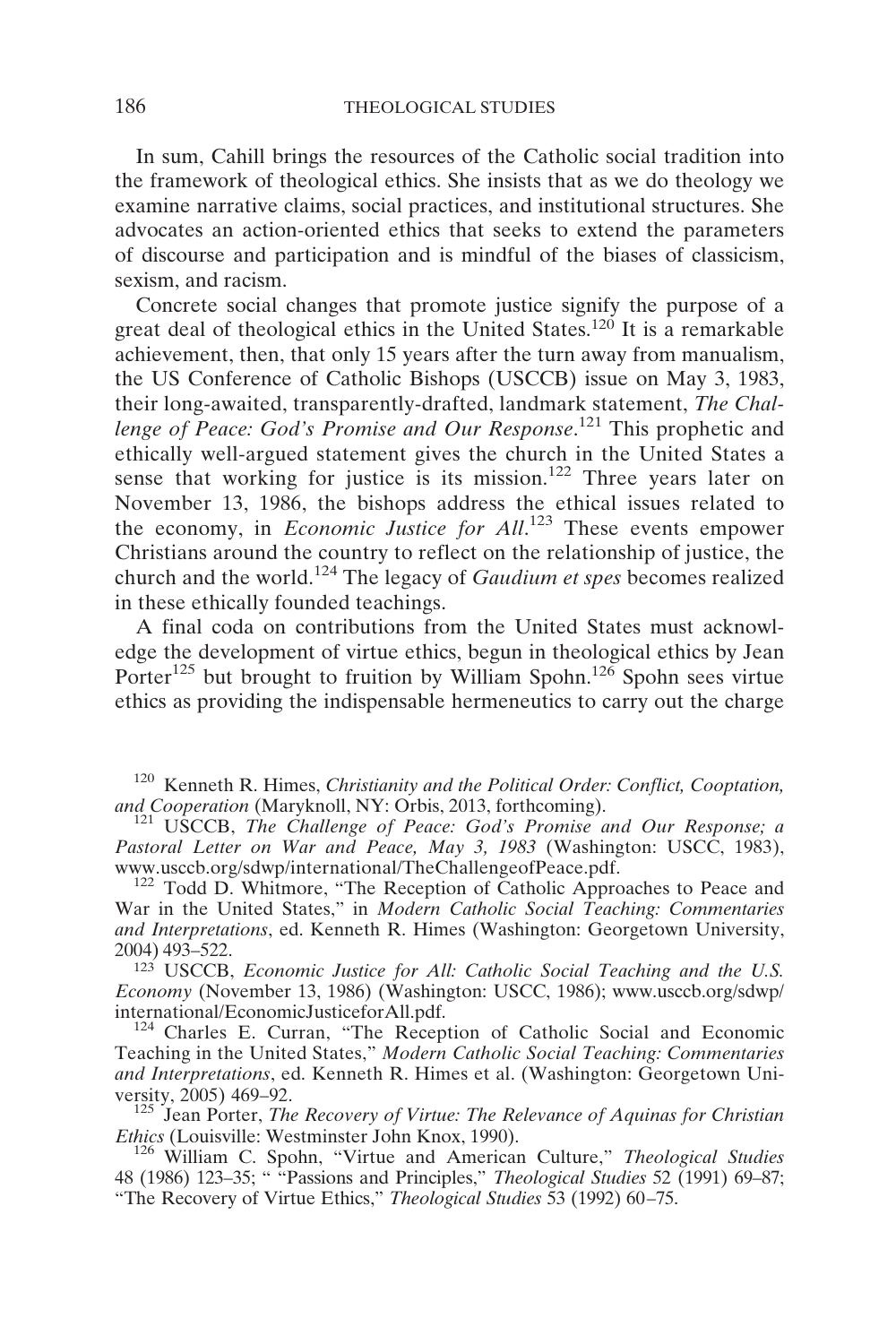of Optatam totius that ethics be "nourished more on the teachings of the Bible" (no. 16).<sup>127</sup> Since his work, Daniel Harrington, James Keenan, and Yiu Sing Lúcás Chan further these investigations with a virtue ethics and its attendant practices shaped by the distinctively social contributions of Farley, Cahill, and Hollenbach.<sup>128</sup>

# CONTRIBUTIONS FROM AFRICA

The irruption of the suffering poor does not enter African theology as a delayed afterthought. If there is one part of the world that most people think of when we consider human suffering as a social reality, it is Africa. The world has become more familiar with Africa through globalized communications that frequently narrate the advance of HIV/AIDS, the enduring tragedy of malaria and tuberculosis, and the internecine struggles that pit poor aggressor against poor aggressor.

African theology has been attentive not only to the challenges facing Africa but also to the gifts animating it. If liberation theology is the offering from Latin America, then an inculturation that is critically approached through liberation theology is Africa's contribution to the church and the world. Africa yearns for its identity and finds that by understanding its past, it can establish its future.<sup>129</sup>

While Bénézet Bujo is the most eloquent promoter of African inculturation in theological ethics, $130$  Jean Marc Ela questions it: If the African Church becomes more truly African, will it become better? If African society heeds its ancient cultures, will it actually move forward? Ela prefers a liberation theology approach: the African church, its leaders, and

 $127$  William C. Spohn, *Go and Do Likewise: Jesus and Ethics* (New York: Continuum, 1999).

 $\frac{128}{128}$  Daniel J. Harrington and James F. Keenan, Jesus and Virtue Ethics: Building Bridges between Biblical Studies and Moral Theology (New York: Sheed & Ward, 2002); Harrington and Keenan, Paul and Virtue Ethics: Building Bridges between New Testament Studies and Moral Theology (New York: Rowman & Littlefield, 2010); Yiu Sing Lúcás Chan, The Ten Commandments and the Beatitudes: Biblical Studies and Ethics for Real Life (New York: Rowman & Littlefield, 2012); Chan, Doing Biblical Ethics in the Twenty-First Century: Developments, Emerging

 $129$  See Laurenti Magesa's brilliant essay on how evangelization affected Africa, "The Council of Trent in the African Experience," in Catholic Theological Ethics Past, Present, and Future: The Trento Conference, ed. James F. Keenan (Maryknoll, NY: Orbis, 2011) 48–59.<br><sup>130</sup> Bénézet Bujo, *African Christian Morality at the Age of Inculturation* 

(Nairobi: Paulines, 1990); African Theology in its Social Context (Maryknoll, NY: Orbis, 1992); Bujo, Foundations of an African Ethic: Beyond the Universal Claims of Western Morality (New York: Crossroads, 2001).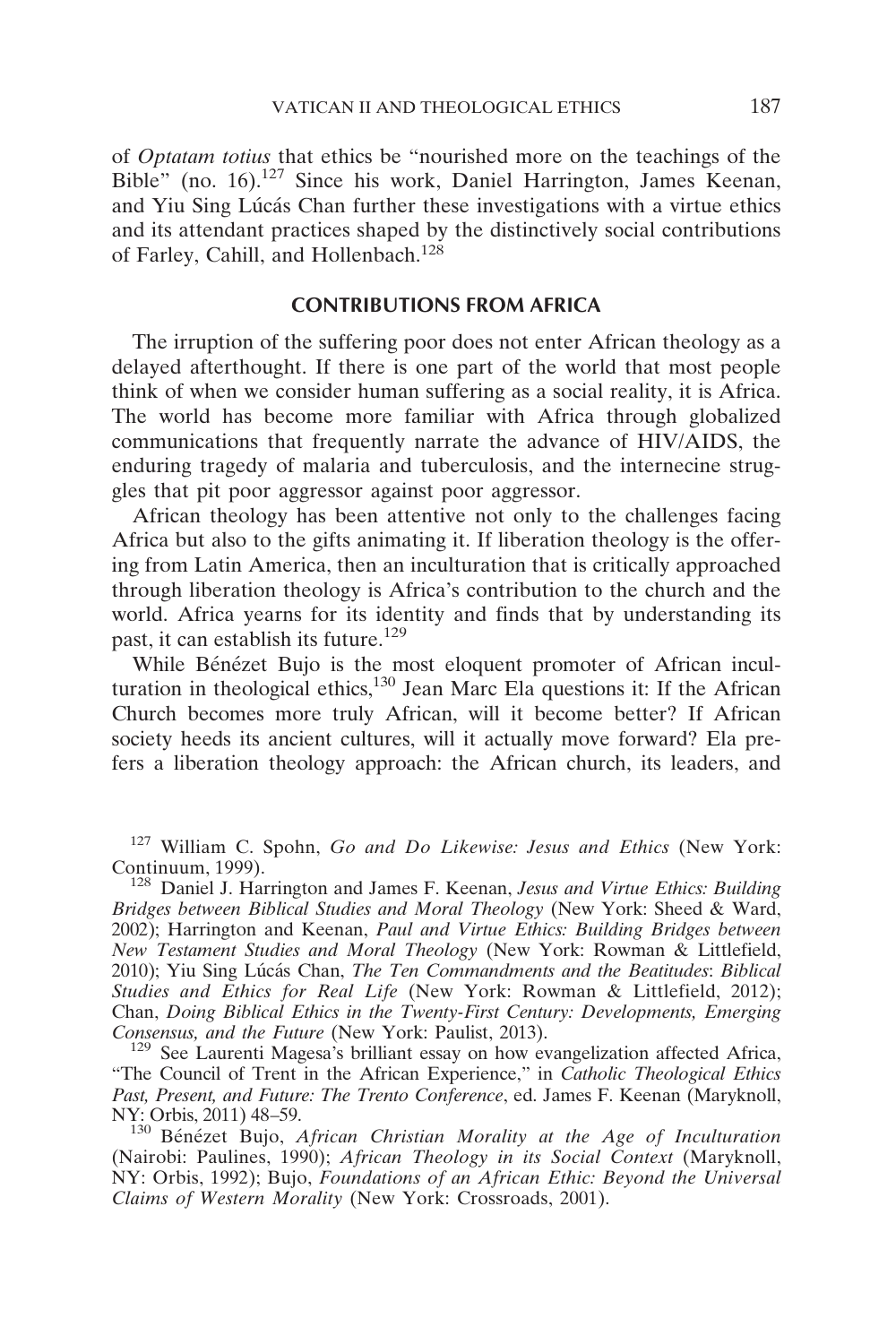members need to heed the liberating gospel that confronts local cultures with the kingdom of God as expressed in Jesus Christ and in the love, justice, equity, and option for the poor that characterizes the gospel message. Ela offers a ringing corrective to African contextual theology. As a noted sociologist and theologian, he demands a concrete and not a conceptual liberation: we must know the Africa we are talking about, not to accept it, but to liberate it. $^{131}$ 

If Ela brings liberation theology into African theological discourse, Laurenti Magesa considers it a companion and not a replacement for  $in$ culturation.<sup>132</sup> Magesa promotes a theology of inculturation, especially in his landmark work on the pan-African culture of life that imbues African religion.<sup>133</sup> He studies the challenges of Africa today: those resulting from gender inequities, elitism, political and economic corruption, and the long-standing compromise of the environment. He admonishes theologians to recognize that inculturation and liberation are complementary theologies, and that no true African theological ethicist can afford to overlook either of these significant theological claims. He urges theologians to locate themselves more immediately with "the wretched of the earth" and to find more constructive ways of encouraging Africa's hierarchy to promote, rather than inhibit, the type of theological discourse Africa needs, one that is relevant and action oriented for God's people.<sup>134</sup>

There is a thickness to African theology. We can sense African culture alive in its theology. One new theological ethicist who follows in Magesa's steps is Nigeria's Agbonkhianmeghe Orobator, who takes the sociological category of crisis, correlates it with the theological conception of kairos, and contends that the identity of the African church is measured by its response to the HIV crisis.<sup>135</sup> Elsewhere he writes on the church as a practical institution with a historical tradition rooted in hope while facing ethical challenges. He reflects on the church as family, a very African line of thought, the specific image of the church used at the recent synod.136

<sup>131</sup> Jean-Marc Ela, Le cri de l'homme africain: Questions aux Chrétiens et aus églises d'Afrique (Paris: L'Harmattan, 1980); Afrique, l'irruption des pauvres (Paris: Harmattan, 2000); African Cry (Maryknoll, NY: Orbis, 1986).

<sup>132</sup> See Emmanuel Martey, *African Theology: Inculturation and Liberation* (Maryknoll, NY: Orbis, 1994).

<sup>133</sup> Laurenti Magesa, *African Religion: The Moral Traditions of Abundant Life*<br>(Maryknoll, NY: Orbis, 1997).

 $\frac{^{134}}{^{134}}$  Laurenti Magesa, "Locating the Church among the Wretched of the Earth," in *Catholic Theological Ethics in the World Church* 49–56.

<sup>135</sup> Agbonkhianmeghe E. Orobator, *From Crisis to Kairos: The Mission of the Church in the Time of HIV/AIDS, Refugees and Poverty (Nairobi: Paulines, 2005).* 

 $^{136}$  A. E. Orobator, The Church as Family: African Ecclesiology in Its Social Context (Nairobi: Paulines, 2000).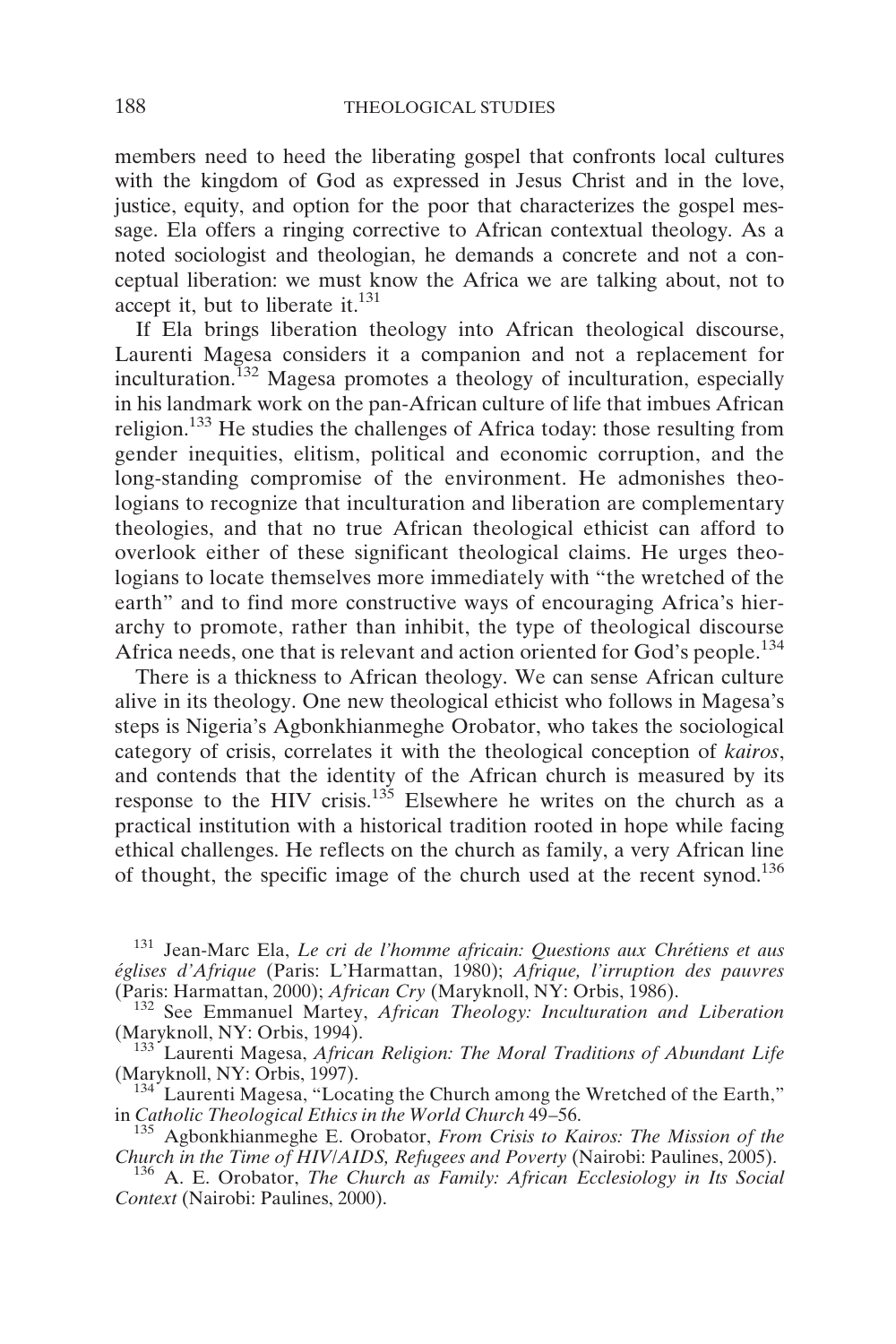In another book, through the use of African narratives,  $137$  Orobator explores central issues of contemporary faith: from the (non) naming of God to the Trinity, from Christology to mercy and grace, and from the kingdom to the communion of saints. This master storyteller draws his material from the traditional stories of his fellow Nigerian Chinua Achebe's Things Fall Apart (1994).<sup>138</sup> In all this, we can see a liberating inculturation theology entering its second generation, and if anyone wants to know where the most sustained and promising contextual theology is emerging today, they need only look there to find it.

## **CONCLUSION**

I could try to say something about Asia as I have elsewhere,  $139$  that it is a theological ethics in cross-cultural, interreligious dialogue. It has an immediacy about its concerns for suffering, whether they deal with Hong Kong maids, Thai sex workers, Indian call centers, Japanese xenophobia, or reproduction issues in the Philippines. And whether one reads Asian Horizons or the latest publications of Ecclesia of Women in Asia,<sup>140</sup> one finds a contextual and dialogical vibrancy in Asian ethical writing that is striking and that finds more and more sources in the Catholic social justice tradition.<sup>141</sup>

Now, however, I must conclude. I hope this essay captures the significant developments of theological ethics in light of Vatican II. Out of the rubble of World War II, theological ethics discovered its conscience and pursued vigorously a new agenda. While affirming that it has always been rooted and animated by charity or love, theological ethics quickly discovers human suffering as it emerges from the council. This coupling of a love responding in conscience to suffering becomes the platform for building a new theological ethics. That platform arises in each continent where the distinctive social understanding of humanity emerges: in Latin America that understanding comes through a praxis of an option in solidarity with the poor; in North America it comes through the use of the common good tradition to face the challenges of the social structures that promote the racism, sexism, and classicism responsible for such suffering

 $137$  Joseph G. Healey and Donald Sybertz, *Towards an African Narrative Theology* (Maryknoll, NY: Orbis, 1996).

138 A. E. Orobator, Theology Brewed in an African Pot (Maryknoll, NY: Orbis, 2008).<br><sup>139</sup> Keenan, *A History* 208–11.<br><sup>140</sup> Forum of Asian Catholic Women Theologians, http://ecclesiaofwomen.ning.com/.<br><sup>141</sup> Aloysius Lopez Cartagenas, *Unlocking the Church's Best Kept Secret: Princi-*

ples for the Interpretation, Communication, and Praxis of Catholic Social Teaching (Manila: Ateneo de Manila, 2012).